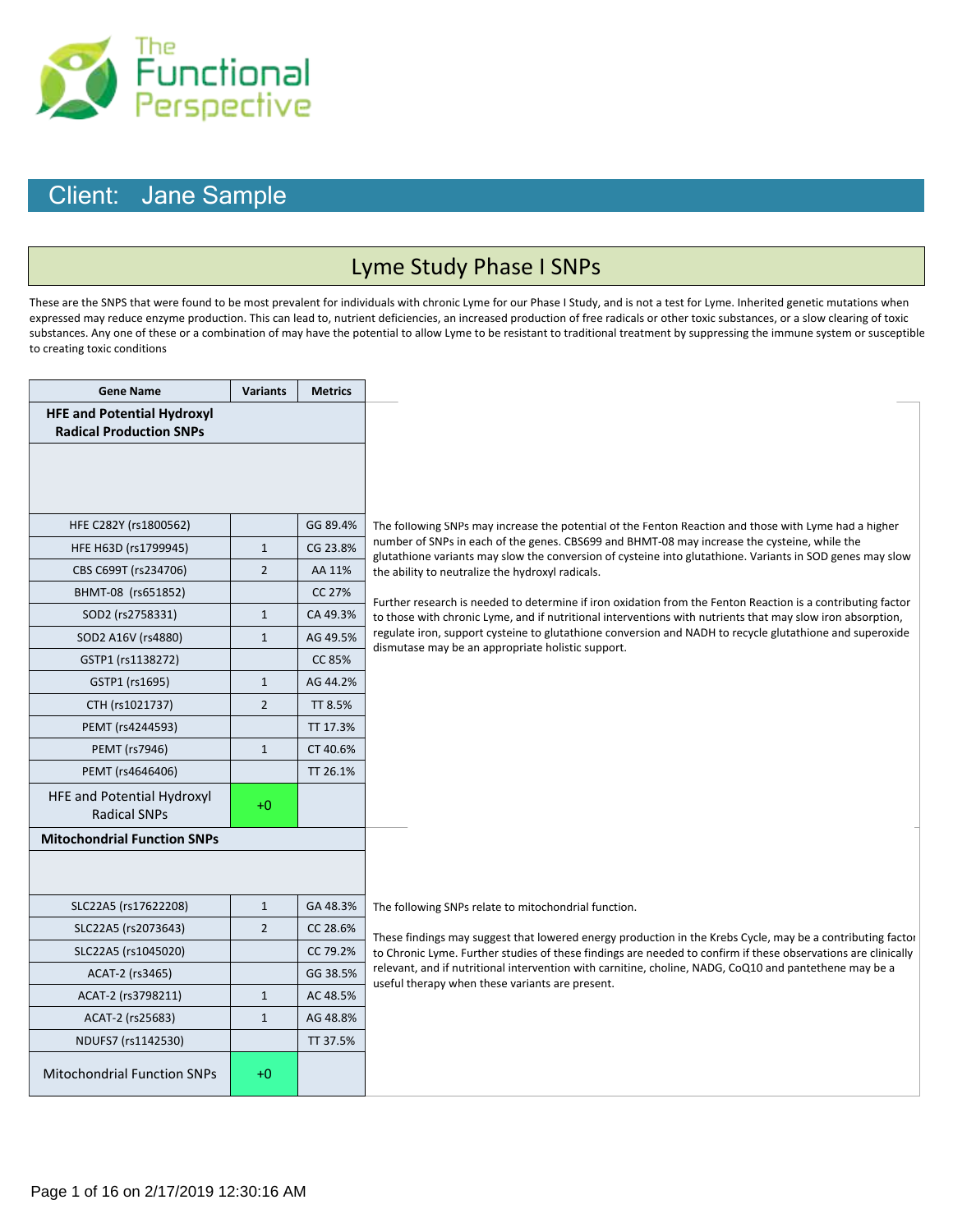| <b>Methylation Cycle SNPs</b> |                |          |                                                                                                                                                                                                                                                                                                             |
|-------------------------------|----------------|----------|-------------------------------------------------------------------------------------------------------------------------------------------------------------------------------------------------------------------------------------------------------------------------------------------------------------|
| MTHFR C677T (rs1801133)       |                | GG 41.8% | These findings may suggest that an increased amount of SNPs in the MTHFR gene, in particular, and the                                                                                                                                                                                                       |
| MTHFR A1298C (rs1801131)      | $\mathbf{1}$   | TG 42.7% | entire Methylation pathway, may be a contributing factor in chronic Lyme. Further studies of these findings<br>are needed to confirm if these observations are clinically relevant.                                                                                                                         |
|                               |                |          | As a result of these observations, further analysis on a larger scale, and other lab testing may be warranted<br>to see if these observed variants play a role in Chronic Lyme Disease and if supplementation of methyl<br>folate, methyl B12, choline, B6, TMG and SAMe may be helpful holistic therapies. |
| <b>Methylation Cycle SNPs</b> | $+1$           |          |                                                                                                                                                                                                                                                                                                             |
| <b>Urea Cycle SNPs</b>        |                |          |                                                                                                                                                                                                                                                                                                             |
|                               |                |          |                                                                                                                                                                                                                                                                                                             |
| CPS1 (rs1509821)              |                | CC 81.7% | The following SNPs relate to the Urea Cycle.                                                                                                                                                                                                                                                                |
| CPS1 (rs6435580)              |                | CC 46.1% | As a result of these observations, larger scale testing and associated lab work may be needed to see if                                                                                                                                                                                                     |
| CPS1 (rs12468557)             | $\,1\,$        | CT 45.5% | these variants create increased ammonia burden and are clinically significant in those with Chronic Lyme                                                                                                                                                                                                    |
| CPS1 (rs7607205)              | $\mathbf{1}$   | TG 47.6% | Disease, and if supporting the Urea Cycle and ammonia clearance would be an appropriate nutritional<br>therapy. Digestive support therapies that reduce ammonia may be appropriate as well.                                                                                                                 |
| ASS1 (rs12375699)             | $\,1\,$        | CT 47%   |                                                                                                                                                                                                                                                                                                             |
| ARG2 (rs3742879)              | $\mathbf{1}$   | AG 39.9% |                                                                                                                                                                                                                                                                                                             |
| ARG2 (rs742869)               | $\mathbf{1}$   | GA 47.6% |                                                                                                                                                                                                                                                                                                             |
| Urea Cycle SNPs               | $+0$           |          |                                                                                                                                                                                                                                                                                                             |
| <b>Detoxification SNPs</b>    |                |          |                                                                                                                                                                                                                                                                                                             |
| CYP1A1*4 C2453A (rs1799814)   |                | GG 91.2% | The following SNPs relate to detoxification.                                                                                                                                                                                                                                                                |
| PON1 (rs854561)               |                | CC 42.2% | As a result of these observations, larger scale testing and associated lab work may be needed to see if                                                                                                                                                                                                     |
| SOD2 (rs2758331)              | $\mathbf{1}$   | CA 49.3% | these variants are clinically significant in those with Chronic Lyme Disease, and if supporting the detox<br>mechanisms controlled by CYP, PON1, SOD, and glutathione would be an appropriate nutritional therapy.                                                                                          |
| GSTP1 (rs1138272)             |                | CC 85%   | Additional nutritional therapies that scavenge peroxynitrite should be investigated as well.                                                                                                                                                                                                                |
| <b>Detoxification SNPs</b>    | #N/A           |          |                                                                                                                                                                                                                                                                                                             |
| <b>Glutamate SNPs</b>         |                |          |                                                                                                                                                                                                                                                                                                             |
|                               |                |          |                                                                                                                                                                                                                                                                                                             |
| GAD1 (rs3791850)              |                | GG 58%   | The following SNPs relate to glutamate.                                                                                                                                                                                                                                                                     |
| GAD1 (rs3828275)              | $\overline{2}$ | TT 18.7% | As a result of these findings, future research may be needed to see if higher glutamate levels and                                                                                                                                                                                                          |
| GAD1 (rs12185692)             | $\overline{2}$ | AA 16.8% | peroxynitrite are associated with symptoms related to Lyme Disease, or if supporting the conversion into                                                                                                                                                                                                    |
| GAD1 (rs3791878)              |                | GG 49.5% | GABA may be a part of a holistic treatment plan.                                                                                                                                                                                                                                                            |
| <b>Glutamate SNPs</b>         | $-2$           |          |                                                                                                                                                                                                                                                                                                             |
| <b>DNA Repair SNPs</b>        |                |          |                                                                                                                                                                                                                                                                                                             |
|                               |                |          |                                                                                                                                                                                                                                                                                                             |
| ATM (rs1801516)               |                | GG 74.2% | If those with chronic Lyme disease have higher rates of oxidative stress due to mitochondrial dysfunction,<br>lowered ability to detox, iron oxidation, etc., higher rates of variants in the ATM genes may also play a                                                                                     |
| <b>DNA Repair SNPs</b>        | $+1$           |          | contributing role. Further research may be warranted.                                                                                                                                                                                                                                                       |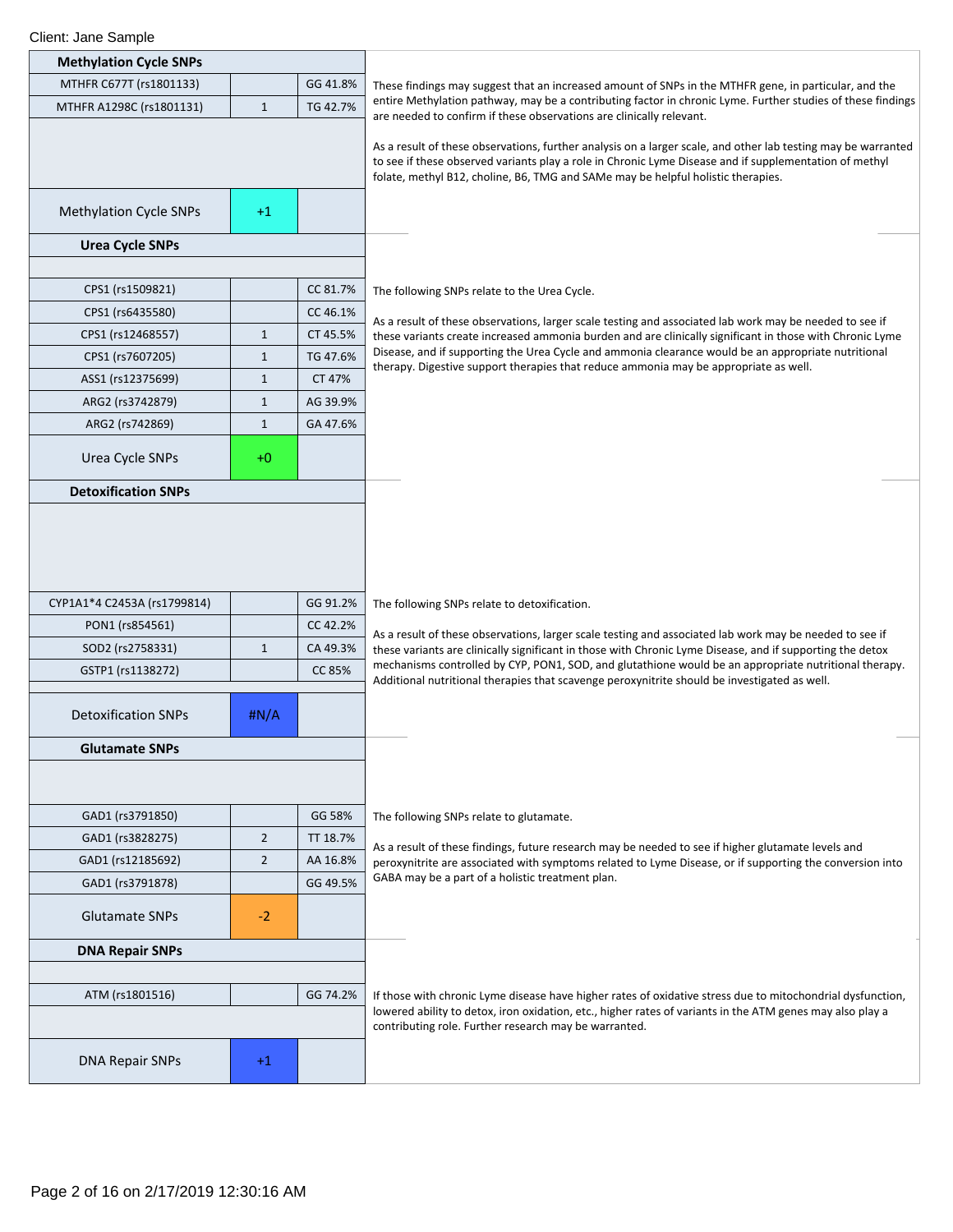# Lyme Study Phase II SNPs

These are the SNPS that were found to be most prevalent for individuals with chronic Lyme in our Phase II Study, and is not a test for Lyme. Inherited genetic mutations when expressed may reduce enzyme production. This can lead to, nutrient deficiencies, an increased production of free radicals or other toxic substances, or a slow clearing of toxic substances. Any one of these or a combination of may have the potential to allow Lyme to be resistant to traditional treatment by suppressing the immune system or susceptible to creating toxic conditions.

| <b>Gene Name</b>                     | <b>Variants</b> | <b>Metrics</b> |                                                                                                                                                                                                                                                  |
|--------------------------------------|-----------------|----------------|--------------------------------------------------------------------------------------------------------------------------------------------------------------------------------------------------------------------------------------------------|
| <b>Allergic Response</b>             |                 |                |                                                                                                                                                                                                                                                  |
| FCER1A (rs2251746)                   | TT 55.8%        |                | The protein encoded by FCER1A represents the alpha subunit of the immunoglobulin epsilon receptor. This                                                                                                                                          |
|                                      |                 |                | receptor is the initiator of an allergic response.                                                                                                                                                                                               |
| Allergic Response                    | $+1$            |                |                                                                                                                                                                                                                                                  |
| <b>Antioxidant Detox</b>             |                 |                |                                                                                                                                                                                                                                                  |
|                                      |                 |                |                                                                                                                                                                                                                                                  |
| CAT (rs11032703)                     |                 | CC 82.8%       | The CAT gene provides instructions for making an enzyme called catalase. Catalase is a key antioxidant                                                                                                                                           |
|                                      |                 |                | enzyme in the body's defense against oxidative stress. Oxidative stress is when there is an imbalance<br>between the production of free radicals and the body's defense against the free radicals harmful effects.                               |
|                                      |                 |                | Studies have hypothesized that oxidative stress plays a role in the development of many chronic or late-<br>onset conditions such as diabetes, asthma, Alzheimer's disease, and rheumatoid arthritis.                                            |
| <b>Antioxidant Detox</b>             | $+0$            |                |                                                                                                                                                                                                                                                  |
| <b>Beta-Carotene Metabolism</b>      |                 |                |                                                                                                                                                                                                                                                  |
| BCMO1 (rs4889294)                    |                 | TT 31%         | BCMO1 or Beta-Carotene Oxygenase 1 is a protein coding gene. The protein encoded by this gene is a                                                                                                                                               |
| BCMO1 R267S (rs12934922)             |                 | AA 31.8%       | crucial enzyme in beta-carotene metabolism to vitamin A. It catalyzes the oxidative cleavage of beta-<br>carotene into two retinal molecules. Vitamin A metabolism is important for vital processes such as vision,                              |
|                                      |                 |                | embryonic development, and skin protection. Polymorphisms in this gene can affect serum retinol<br>concentration.                                                                                                                                |
| Beta-Carotene Metabolism             | $+2$            |                |                                                                                                                                                                                                                                                  |
| <b>Drug Metabolization</b>           |                 |                |                                                                                                                                                                                                                                                  |
| NAT2 (rs2410556)                     | $\mathbf{1}$    | TC 22.1%       | The NAT2 gene encodes an enzyme that catalyzes the transfer of an acetyl group from acetyl-CoA to                                                                                                                                                |
|                                      |                 |                | various arylamine and hydrazine substrates. This enzyme helps in the metabolization of drugs. Variations in<br>these genes are associated with higher incidences of drug toxicity.                                                               |
| Drug Metabolization                  | $-2$            |                |                                                                                                                                                                                                                                                  |
| <b>Fatty Acid Desaturase</b>         |                 |                |                                                                                                                                                                                                                                                  |
|                                      |                 |                |                                                                                                                                                                                                                                                  |
| FADS2 (rs174611)                     | $\mathbf{1}$    | TC 39.8%       | The protein encoded by the FAD2 gene is a member of the fatty acid desaturase (FADS) gene family.                                                                                                                                                |
|                                      |                 |                | Desaturase enzymes regulate the unsaturation of fatty acids through the introduction of a double bond<br>between the carbons of the fatty acyl chain. Variations in these genes may affect long-chain<br>polyunsaturated fatty acids metabolism. |
| <b>Fatty Acid Desaturase</b>         | $-1$            |                |                                                                                                                                                                                                                                                  |
| <b>Fatty Acid Lipid Biosynthesis</b> |                 |                |                                                                                                                                                                                                                                                  |
| TALDO1 C749776T (rs11246300)         | $\mathbf{1}$    | CT 32.4%       | TALDO1 is a key enzyme in the synthesis of NADPH for lipid biosynthesis. This enzyme also helps to                                                                                                                                               |
|                                      |                 |                | maintain glutathione in a reduced state to prevent cellular damage from oxygen radicals.                                                                                                                                                         |
| Fatty Acid Lipid Biosynthesis        | $-2$            |                |                                                                                                                                                                                                                                                  |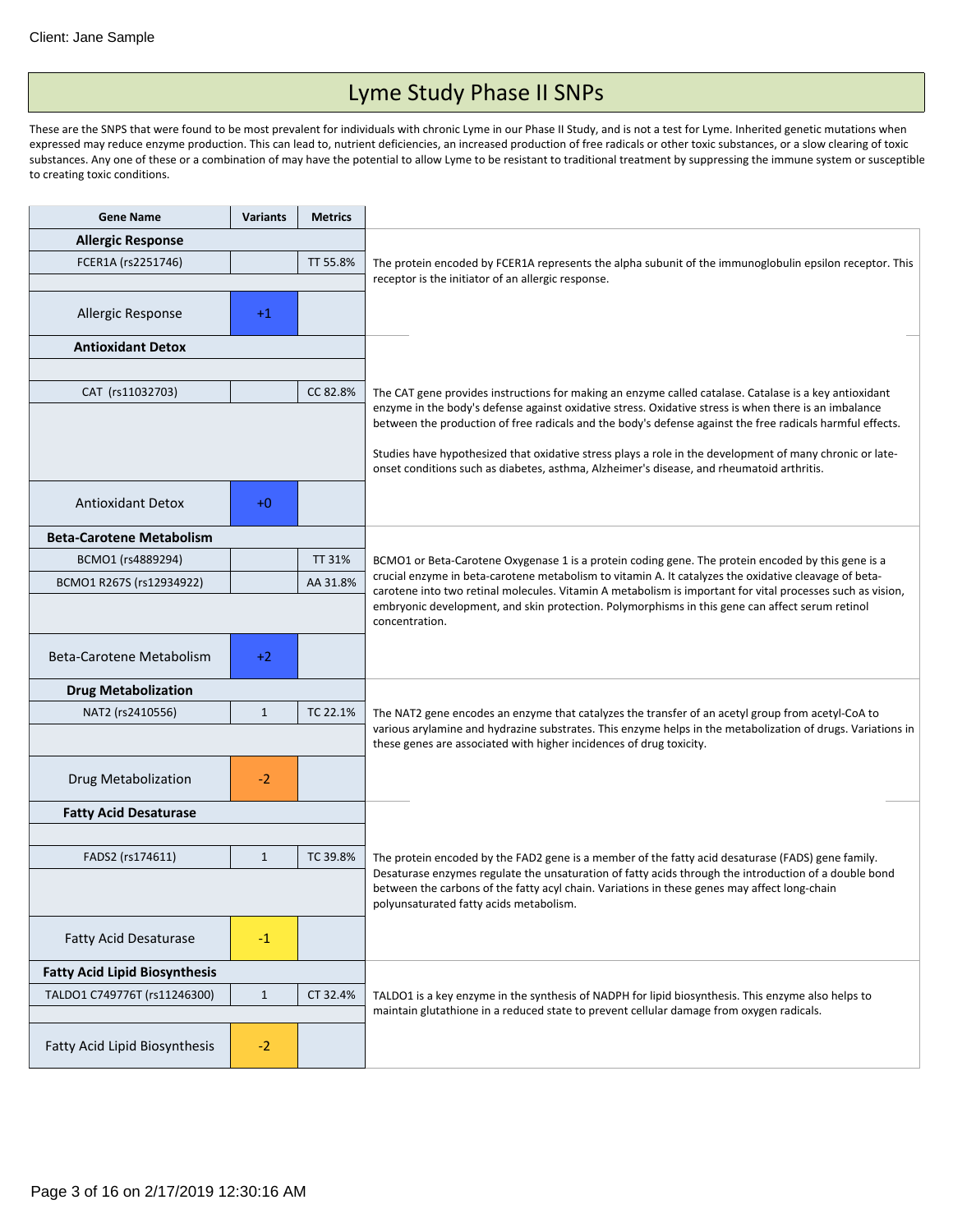| <b>Peanuts Allergy</b>                        |                |          |                                                                                                                                                                                                                       |
|-----------------------------------------------|----------------|----------|-----------------------------------------------------------------------------------------------------------------------------------------------------------------------------------------------------------------------|
| HLA-DQA2 (rs9275596)                          |                | TT 44.3% | Studies have shown that peanut allergies are one of the most common food allergies.                                                                                                                                   |
|                                               |                |          | Peanuts are not the same as tree nuts such as almonds, cashews, and walnuts. Peanuts grow underground<br>and are part the legume family. Other examples of legumes include beans, peas, lentils and soybeans.         |
| <b>Peanuts Allergy</b>                        | $+1$           |          |                                                                                                                                                                                                                       |
| Gluten Intolerance/Celica's<br><b>Disease</b> |                |          |                                                                                                                                                                                                                       |
| IL2-21 (KIAA1109) (rs6822844)                 | $\mathbf{1}$   | GT 24.4% | Variants in these genes may increase the chances of Celiac Disease or gluten intolerance. Other factors that                                                                                                          |
|                                               |                |          | may impact gut health are FUT variants that impact probiotics, HNMT and ABP1 variants that lessen<br>histamine degradation and consequently cause zonulin production, low folate or high peroxynitrite.               |
| Gluten Intolerance/Celica<br><b>Disease</b>   | $-2$           |          |                                                                                                                                                                                                                       |
| <b>Hydrolysis of Paroxon</b>                  |                |          |                                                                                                                                                                                                                       |
|                                               |                |          |                                                                                                                                                                                                                       |
| PON1 (rs854561)                               |                | CC 42.2% | PON1 (Paraoxonase) plays a large role in removing pesticides. It is also involved with supporting HDL<br>function, crucial for healthy circulation.                                                                   |
|                                               |                |          |                                                                                                                                                                                                                       |
| <b>Hydrolysis of Paroxon</b>                  | $+2$           |          |                                                                                                                                                                                                                       |
| <b>Immune System</b>                          |                |          |                                                                                                                                                                                                                       |
| HLA-DRB1 (rs35445101)                         | $\overline{2}$ | GG 9.4%  | HLA-DRB1 belongs to the HLA class II of beta chain paralogs. It plays a central role in the immune system by                                                                                                          |
|                                               |                |          | presenting peptides derived from extracellular proteins.                                                                                                                                                              |
| Immune System                                 | $-3$           |          |                                                                                                                                                                                                                       |
| <b>Histamine Inactivation</b>                 |                |          |                                                                                                                                                                                                                       |
|                                               |                |          |                                                                                                                                                                                                                       |
| HNMT (rs4646322)                              |                | CC 69%   | HNMT produces the enzyme that uses a methyl group to degrade histamine in the body.                                                                                                                                   |
| <b>Histamine Inactivation</b>                 | $+1$           |          |                                                                                                                                                                                                                       |
| Lactose                                       |                |          |                                                                                                                                                                                                                       |
| MCM6 (rs4988235)                              | $\overline{2}$ | AA 33.5% | The MCM6 gene is a protein coding gene. Single nucleotide polymorphisms in this gene can impact the                                                                                                                   |
| MCM6 (rs182549)                               | $\overline{2}$ | TT 34.1% | neighboring LCT gene. The LCT gene provides instructions for making an enzyme called lactase. Variations<br>in the MCM6 genes cause the LCT gene to remain active during adulthood. Because of this, individuals with |
|                                               |                |          | increased variants are more likely able to digest the lactose found in milk and dairy products.                                                                                                                       |
| Lactose                                       | $-2$           |          |                                                                                                                                                                                                                       |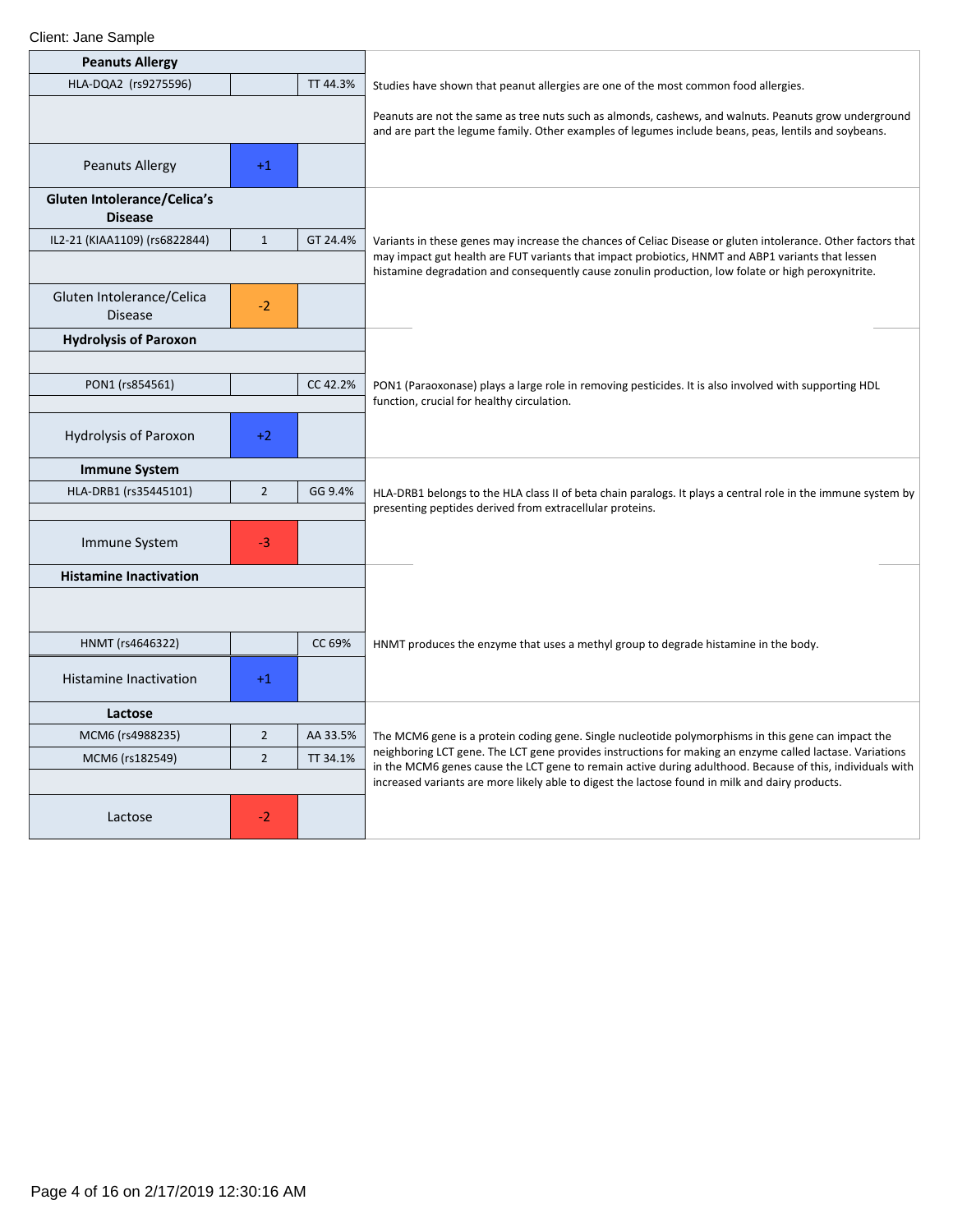| Client: Jane Sample                                        |                      |          |                                                                                                                                                                                                                                                                                                                                                                                                                                                                                                                                                                                                                                                                                                                                                                                                                                                                                                                                                                                                                                                                |
|------------------------------------------------------------|----------------------|----------|----------------------------------------------------------------------------------------------------------------------------------------------------------------------------------------------------------------------------------------------------------------------------------------------------------------------------------------------------------------------------------------------------------------------------------------------------------------------------------------------------------------------------------------------------------------------------------------------------------------------------------------------------------------------------------------------------------------------------------------------------------------------------------------------------------------------------------------------------------------------------------------------------------------------------------------------------------------------------------------------------------------------------------------------------------------|
| Mitochondria                                               |                      |          |                                                                                                                                                                                                                                                                                                                                                                                                                                                                                                                                                                                                                                                                                                                                                                                                                                                                                                                                                                                                                                                                |
|                                                            |                      |          |                                                                                                                                                                                                                                                                                                                                                                                                                                                                                                                                                                                                                                                                                                                                                                                                                                                                                                                                                                                                                                                                |
| NDUFS4 (rs4147740)                                         | $\mathbf{1}$         | TC 29.1% | Mitochondria - ATP Production                                                                                                                                                                                                                                                                                                                                                                                                                                                                                                                                                                                                                                                                                                                                                                                                                                                                                                                                                                                                                                  |
| <b>UQCRC2</b> (rs4850)                                     |                      | GG 89.7% |                                                                                                                                                                                                                                                                                                                                                                                                                                                                                                                                                                                                                                                                                                                                                                                                                                                                                                                                                                                                                                                                |
| PANK1 (rs10509577)                                         |                      | AA 87.9% | NDUFS4 encodes a protein that is part of a subunit for Complex I. Complex I is the first enzyme of the<br>mitochondrial electron transport chain. There are over 40 subunits found in Complex I.                                                                                                                                                                                                                                                                                                                                                                                                                                                                                                                                                                                                                                                                                                                                                                                                                                                               |
| PANK1 (rs997456)                                           | $\mathbf{1}$         | GA 34.1% |                                                                                                                                                                                                                                                                                                                                                                                                                                                                                                                                                                                                                                                                                                                                                                                                                                                                                                                                                                                                                                                                |
| PANK4 (rs7535528)                                          | $\mathbf{1}$         | GA 45.3% | Mitochondria - Complex III                                                                                                                                                                                                                                                                                                                                                                                                                                                                                                                                                                                                                                                                                                                                                                                                                                                                                                                                                                                                                                     |
| Mitochondria - ATP<br>Total Phase II Mitochondria SNPs     | $-2$<br>$-2$         |          | The protein encoded by UQCRC2 is located in the mitochondrion, where it is part complex III. This complex<br>is part of the mitochondrial respiratory chain.<br>Mitochondria-CoA Synthesis<br>This gene encodes members of the pantothenate kinase family. Pantothenate kinase catalyzes the ATP-<br>dependent phosphorylation of pantothenate (vitamin B5) to give 4′- phosphopantothenate. This<br>reaction is the first and rate limiting step in the synthesis of coenzyme A (CoA). Coenzyme A (CoA) is a<br>pantothenic acid derived metabolite that is essential for many crucial cellular processes including energy,<br>lipid and amino acid metabolism. About 4% of all known enzymes utilize CoA as a cofactor and CoA<br>thioesters are essential for over 100 different reactions of the intermediary metabolism, such as the Krebs<br>Cycle. In humans, CoA synthesis requires cysteine, pantothenate, and ATP.<br>PANK1 encodes a member of the pantothenate kinase family.<br>PANK4 is most abundant in muscle but is expressed in all tissues. |
| Mitochondria - CoA Synthesis<br>Mitochondria - Complex III | $-1$<br>$+0$         |          |                                                                                                                                                                                                                                                                                                                                                                                                                                                                                                                                                                                                                                                                                                                                                                                                                                                                                                                                                                                                                                                                |
|                                                            |                      |          |                                                                                                                                                                                                                                                                                                                                                                                                                                                                                                                                                                                                                                                                                                                                                                                                                                                                                                                                                                                                                                                                |
| <b>Sex Hormone Binding Globulin</b>                        |                      |          |                                                                                                                                                                                                                                                                                                                                                                                                                                                                                                                                                                                                                                                                                                                                                                                                                                                                                                                                                                                                                                                                |
| SHBG (rs1799941)<br>Sex Hormone Binding Globulin           | $\mathbf{1}$<br>$-1$ | GA 35.6% | Variants in the SHBG gene may cause dysregulation in testosterone and estrogen levels and lowered<br>progesterone. Hormone testing may be in order if hormonal symptoms exist. For Men (especially older<br>men), SHBG variants may indicate more circulating SHBG resulting in lowered testosterone levels. For<br>women, SHGB variants may indicate less SHBG resulting in higher androgen levels overall.                                                                                                                                                                                                                                                                                                                                                                                                                                                                                                                                                                                                                                                   |
|                                                            |                      |          |                                                                                                                                                                                                                                                                                                                                                                                                                                                                                                                                                                                                                                                                                                                                                                                                                                                                                                                                                                                                                                                                |
| <b>Interfero Activation</b>                                |                      |          |                                                                                                                                                                                                                                                                                                                                                                                                                                                                                                                                                                                                                                                                                                                                                                                                                                                                                                                                                                                                                                                                |
| IRF5 (rs4728142)<br>$\overline{2}$<br>AA 19%               |                      |          | The IRF5 gene encodes a member of the interferon regulatory factor (IRF) family. The role of this factor<br>includes modulation of cell growth, differentiation, apoptosis, and immune system activity.                                                                                                                                                                                                                                                                                                                                                                                                                                                                                                                                                                                                                                                                                                                                                                                                                                                        |
| Interfero Activation                                       | $-2$                 |          |                                                                                                                                                                                                                                                                                                                                                                                                                                                                                                                                                                                                                                                                                                                                                                                                                                                                                                                                                                                                                                                                |
| <b>Vitamin D Receptor</b>                                  |                      |          |                                                                                                                                                                                                                                                                                                                                                                                                                                                                                                                                                                                                                                                                                                                                                                                                                                                                                                                                                                                                                                                                |
| VDR G14442A (rs3890733)                                    | $\mathbf{1}$         | CT 42.9% | VDR is a protein coding gene. This gene encodes the nuclear hormone receptor for vitamin D3. This<br>receptor also functions as a receptor for the secondary bile acid lithocholic acid.                                                                                                                                                                                                                                                                                                                                                                                                                                                                                                                                                                                                                                                                                                                                                                                                                                                                       |
| VDR G48288246A (rs11574026)                                | $\mathbf{1}$         | GA 18.7% |                                                                                                                                                                                                                                                                                                                                                                                                                                                                                                                                                                                                                                                                                                                                                                                                                                                                                                                                                                                                                                                                |
| VDR G48293716T (rs11168293)                                | $1\,$                | GT 42.9% |                                                                                                                                                                                                                                                                                                                                                                                                                                                                                                                                                                                                                                                                                                                                                                                                                                                                                                                                                                                                                                                                |
| Vitamin D Receptor                                         | $-2$                 |          |                                                                                                                                                                                                                                                                                                                                                                                                                                                                                                                                                                                                                                                                                                                                                                                                                                                                                                                                                                                                                                                                |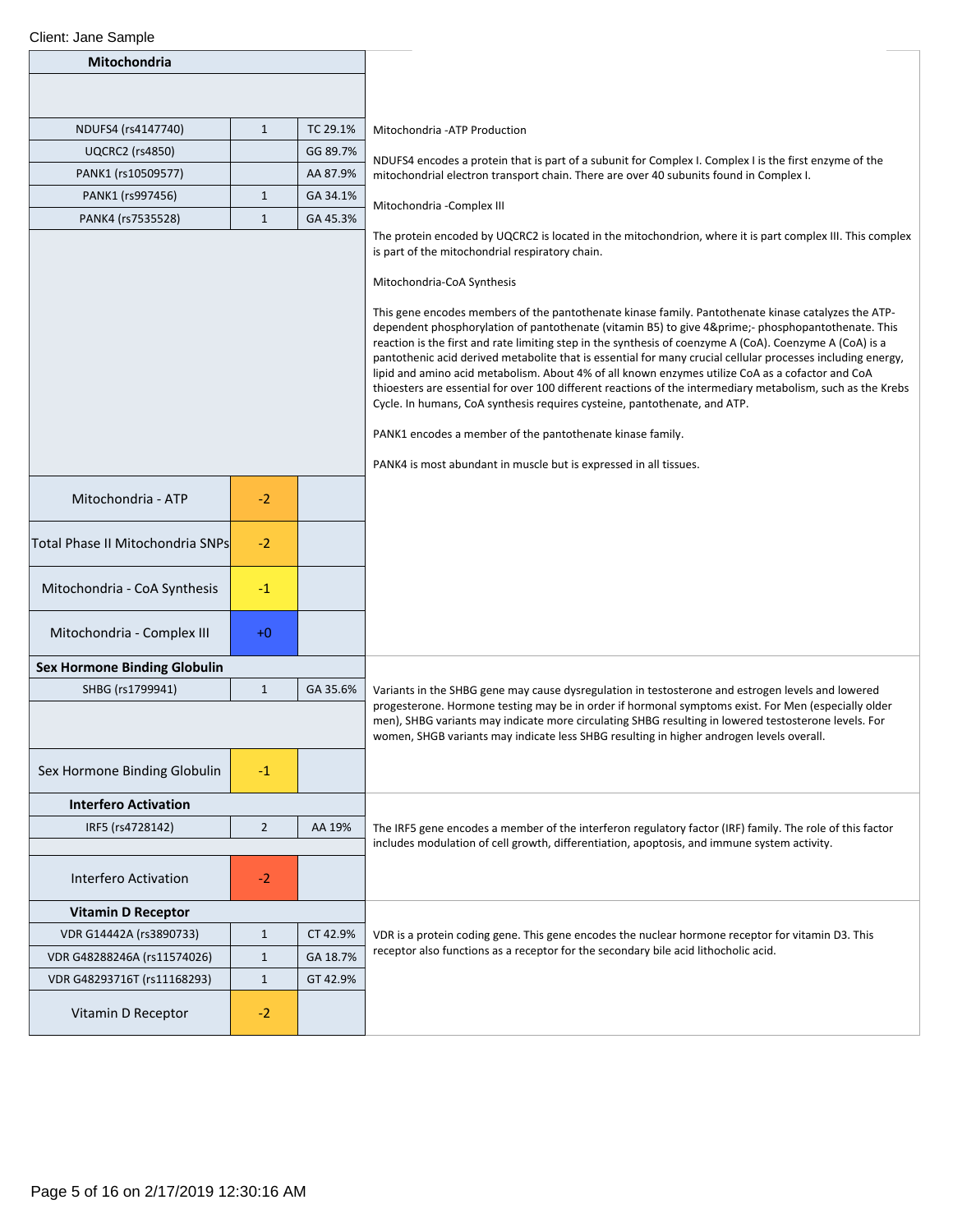| <b>Cannabinoid Receptors</b> |                |              |                                                                                                       |
|------------------------------|----------------|--------------|-------------------------------------------------------------------------------------------------------|
| CNR1 (rs806380)              | $\overline{2}$ | GG 11%       | The CNR1 gene encodes one of two cannabinoid receptors. The cannabinoid receptors are members of the  |
| CNR1 (rs806378)              | $\overline{2}$ | <b>TT 7%</b> | guanine-nucleotide-binding protein (G-protein) coupled receptor family.                               |
| CNR1 (rs12205430)            | $\overline{2}$ | CC 4.3%      |                                                                                                       |
| CNR1 T453T (rs1049353)       |                | CC 55.8%     |                                                                                                       |
| <b>Cannabinoid Receptors</b> | $-3$           |              |                                                                                                       |
| <b>Dopamine</b>              |                |              |                                                                                                       |
| ANKK1 G318R (rs11604671)     | $\overline{2}$ | AA 25.9%     | The protein encoded by ANKK1 belongs to the Ser/Thr protein kinase family, and protein kinase         |
| DBH T8114C (rs2519155)       | $\mathbf{1}$   | TC 42.5%     | superfamily involved in signal transduction pathways. This gene is closely linked to DRD2 gene.       |
| DBH T13150C (rs2519152)      | $\mathbf{1}$   | TC 48.3%     | The protein encoded by the DBH gene is an oxidoreductase belonging to the copper type II, ascorbate-  |
| DDC C166017G (rs1470750)     | $\mathbf{1}$   | CG 47.5%     | dependent monooxygenase family. This protein converts dopamine to norepinephrine.                     |
| DRD2 (rs17529477)            |                | GG 47.3%     | DDC is a protein coding gene. The encoded protein catalyzes the decarboxylation of L-3,4-             |
| DRD2 (rs12363125)            | $\overline{2}$ | TT 34.9%     | dihydroxyphenylalanine (DOPA) to dopamine, L-5-hydroxytryptophan to serotonin and Ltryptophan to      |
| DRD3 (rs11706283)            |                | CC 81.9%     | tryptamine.                                                                                           |
| DRD2 (rs4630328)             |                | GG 40.5%     | DRD2 and DRD3 genes encode the D2 and D3 subtypes of the dopamine receptor. These Gprotein coupled    |
| GCH1 (rs2878169)             |                | GG 82.3%     | receptors inhibit adenylyl cyclase activity.                                                          |
| DRD2 (rs2734839)             | $\overline{2}$ | TT 35.1%     | The GCH1 gene encodes a member of the GTP cyclohydrolase family. The encoded protein is the first and |
| DRD2 (rs2734838)             | $\overline{2}$ | GG 34.9%     | rate-limiting enzyme in tetrahydrobiopterin (BH4) biosynthesis.                                       |
| DRD2 (rs2234690)             | $\overline{2}$ | AA 34.7%     |                                                                                                       |
| DRD2 (rs1800498)             | $\overline{2}$ | AA 34.8%     |                                                                                                       |
| DRD2 (rs1107162)             | $\overline{2}$ | AA 34.8%     |                                                                                                       |
| DRD2 (rs1076563)             | $\overline{2}$ | CC 34.6%     |                                                                                                       |
| DRD3 (rs963468)              |                | GG 38.8%     |                                                                                                       |
| DRD2 (rs6277)                | $\overline{2}$ | AA 27.8%     |                                                                                                       |
| Dopamine                     | $-1$           |              |                                                                                                       |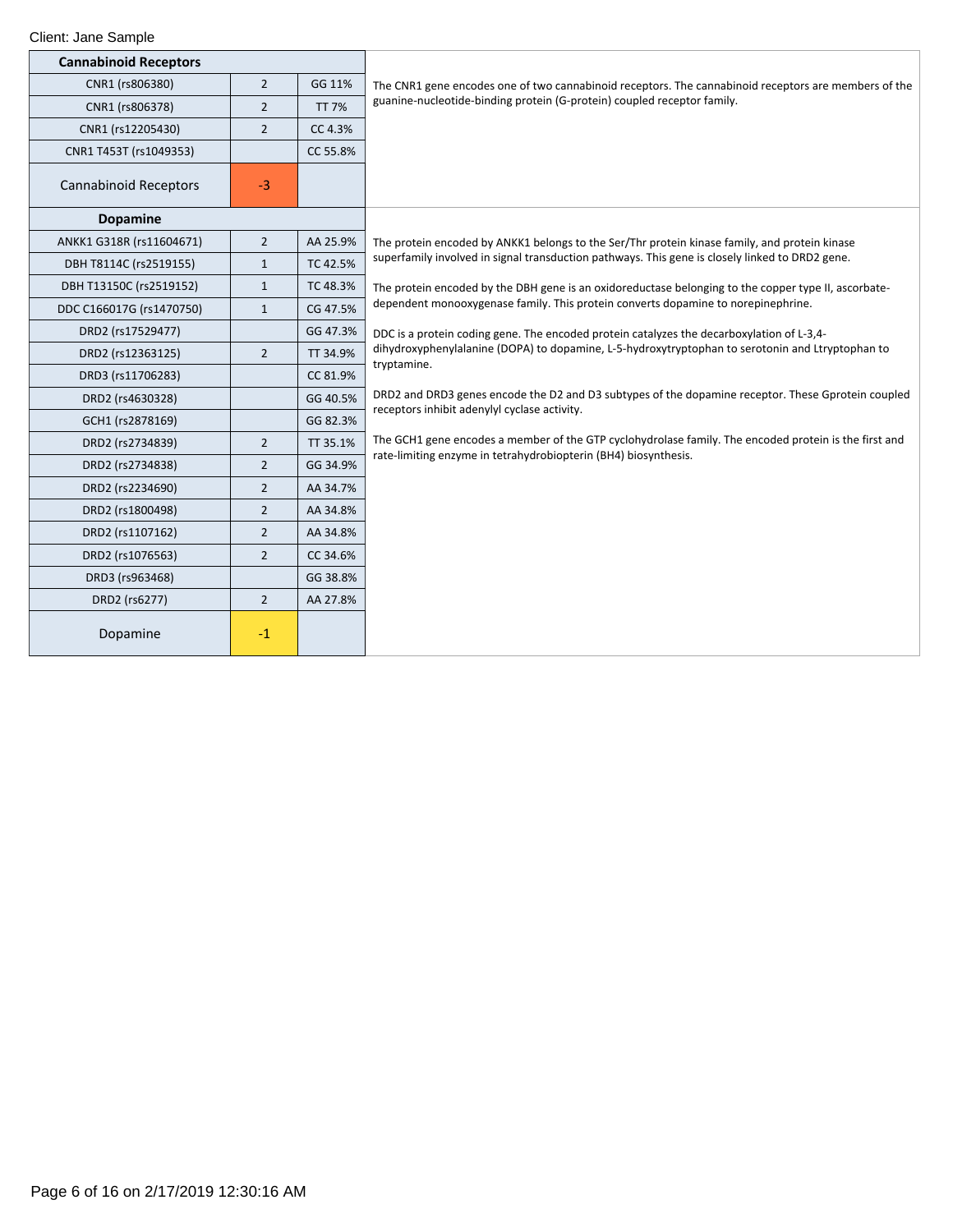| Glutamate          |                |          |
|--------------------|----------------|----------|
|                    |                |          |
| GLS (rs3088307)    |                | CC 33.3% |
| GLS (rs6758866)    | $\overline{2}$ | AA 18.5% |
| GOT1 (rs9971274)   |                | GG 84.4% |
| GOT1 (rs9971275)   |                | GG 84.4% |
| GOT1 (rs11190083)  |                | AA 84.3% |
| GRIA1 (rs889062)   | $\mathbf{1}$   | TC 48.5% |
| GRIA1 (rs1381119)  | 1              | GT 31.8% |
| GRIA1 (rs1463747)  | $\mathbf{1}$   | GT 48.4% |
| GRIA1 (rs1493383)  |                | CC 68.3% |
| GRIA1 (rs1864205)  |                | TT 47.6% |
| GRIA1 (rs2910263)  | $\mathbf{1}$   | GA 48.1% |
| GRIA1 (rs2910266)  | $\mathbf{1}$   | GA 39.4% |
| GRIA1 (rs7719292)  |                | AA 62.2% |
| GRIA1 (rs11746246) |                | CC 52.3% |
| GRIA1 (rs11741511) | $\mathbf{1}$   | TC 37.6% |
| GRIA1 (rs11748500) |                | GG 52.4% |
| GRIA2 (rs17243330) |                | GG 70.4% |
| GAD1 (rs3791850)   |                | GG 58%   |
| GAD1 (rs3791878)   |                | GG 49.5% |
| Glutamate          | $+1$           |          |

GLS or Glutaminase encodes a protein that catalyzes the hydrolysis of glutamine to glutamate and ammonia.

Glutamic-oxaloacetic transaminase is a pyridoxal phosphate-dependent enzyme which exists in cytoplasmic and inner-membrane mitochondrial forms, GOT1 and GOT2, respectively. GOT plays a role in the conversion of glutamate to alpha-ketoglutarate.

GRIA1 and GRIA2 are Protein Coding genes and are glutamate receptors. Glutamate receptors are the predominant excitatory neurotransmitter receptors in human brains and are activated in a variety of normal neurophysiologic processes.

The GAD enzyme converts glutamate to GABA. When someone has high glutamate and a lot of variants in GAD, it creates conditions that may have high glutamate and low GABA that could increase stress and conditions related to high glutamate. It has been observed, that Homozygous variants in GAD have more impact that many Heterozygous. SER-GAB Assist and GABA Assist may be helpful if there is low GABA.

### Lyme Study Phase III SNPs

These are the SNPS that were found to be most prevalent for individuals with chronic Lyme in our Phase III Study, and is not a test for Lyme. Inherited genetic mutations when expressed may reduce enzyme production. This can lead to, nutrient deficiencies, an increased production of free radicals or other toxic substances, or a slow clearing of toxic substances. Any one of these or a combination of may have the potential to allow Lyme to be resistant to traditional treatment by suppressing the immune system or susceptible to creating toxic conditions.

| <b>Gene Name</b>                                      | <b>Variants</b> | <b>Metrics</b> |                                                                                                                                                                                                                                                                                                                                                                                                                                                                                                                                                                                       |
|-------------------------------------------------------|-----------------|----------------|---------------------------------------------------------------------------------------------------------------------------------------------------------------------------------------------------------------------------------------------------------------------------------------------------------------------------------------------------------------------------------------------------------------------------------------------------------------------------------------------------------------------------------------------------------------------------------------|
| Iron Absorption/Potential for<br><b>Iron Overload</b> |                 |                |                                                                                                                                                                                                                                                                                                                                                                                                                                                                                                                                                                                       |
| SLC40A1 (rs1123109)                                   |                 | TC 32.6%       | When Iron combines with hydrogen peroxide in the Fenton Reaction, it creates hydroxyl radicals that create                                                                                                                                                                                                                                                                                                                                                                                                                                                                            |
|                                                       |                 |                | toxicity and depletes glutathione. Variants in SLC40A1 impact iron absorption.<br>The SLC40A1 gene contains the instructions for making a protein called ferroportin. Ferroprtin is found in<br>all cells and tissues where iron is regulated and is the only cellular iron exporter. Ferroportin transports iron<br>from the small intestine into the bloodstream. Ferroportin also plays a role in the metabolism of iron.<br>Different variants of the SLC40A1 gene affect the ferroportin protein in different ways which in turn can<br>alter the export and metabolism of iron. |
| Iron Absorption/Potential for<br>Iron Overload        | $-1$            |                |                                                                                                                                                                                                                                                                                                                                                                                                                                                                                                                                                                                       |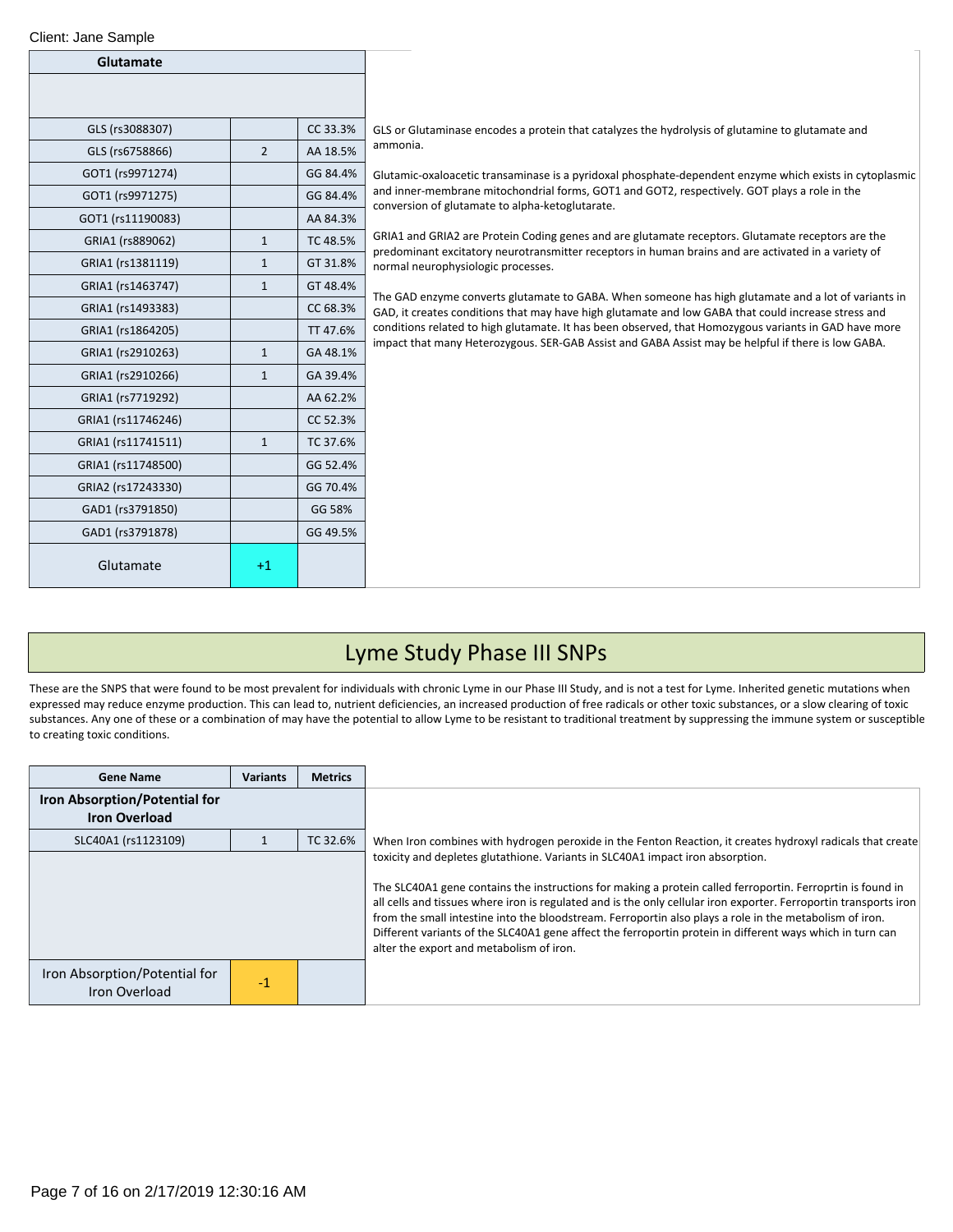| Client: Jane Sample                                       |                |               |                                                                                                                                                                                                                  |
|-----------------------------------------------------------|----------------|---------------|------------------------------------------------------------------------------------------------------------------------------------------------------------------------------------------------------------------|
| <b>Glutathione Production &amp;</b><br><b>Utilization</b> |                |               |                                                                                                                                                                                                                  |
| GSTA1 (rs4715326)                                         |                | TT 35.1%      | Glutathione is the master antioxidant that clears toxins, is anti-inflammatory and supports immunity. Those                                                                                                      |
| GSTA2 (rs2608632)                                         |                | GG 49.1%      | with chronic Lyme showed increased SNPs in the genes that support the creation, regeneration and<br>utilization of Glutathione.                                                                                  |
| GSTA5 (rs4715352)                                         |                | CC 63.9%      |                                                                                                                                                                                                                  |
| GSTA5 (rs4715354)                                         | $\mathbf{1}$   | GA 49.3%      | GSTs - Glutathione S-transferase encode enzymes that add glutathione to target electrophilic compounds<br>such as therapeutic drugs, environmental toxins, and products of oxidative stress. This action is an   |
| GSTM1 (rs448934)                                          |                | <b>TT 53%</b> | important step in detoxification of these compounds.                                                                                                                                                             |
| GSTM1 (rs12097277)                                        | $\mathbf{1}$   | GA 17.7%      | CTH - The CTH gene catalyzes the last step in the trans-sulfuration pathway from methionine to cysteine.                                                                                                         |
| GSTM3 (rs10735234)                                        | $\overline{2}$ | GG 17.4%      | Cysteine is needed for glutathione. Glutathione synthesis in the liver is dependent upon the availability of                                                                                                     |
| GSTM4 (rs627365)                                          |                | GG 76.1%      | cysteine. Variants in this gene may reduce Glutathione, especially when combined with Glycine issues<br>(SMHT) and Glutathione enzymes.                                                                          |
| GSTM4 (rs650985)                                          |                | TT 88.9%      |                                                                                                                                                                                                                  |
| GSTO2 (rs2297235)                                         | $\mathbf{1}$   | AG 40.3%      | CTH + Pyridoxal 5'-phosphate → Cysteine                                                                                                                                                                          |
| GSTP1 (rs762803)                                          | $\mathbf{1}$   | CA 47.3%      | GCLC - Glutamate-Cysteine Ligase is the first rate-limiting enzyme of glutathione synthesis.                                                                                                                     |
| GSTP1 (rs1871042)                                         | $\mathbf{1}$   | CT 36.3%      |                                                                                                                                                                                                                  |
| GSTZ1 (rs4147578)                                         | $\mathbf{1}$   | GA 40.3%      | The major determinants of GSH synthesis are the availability of cysteine, the sulfur amino acid precursor,<br>and the activity of the rate-limiting enzyme, glutamate cysteine ligase (GCL) also known as gamma- |
| GSTZ1 (rs7972)                                            | $\mathbf{1}$   | GA 14.6%      | glutamylcysteine synthetase. GCL is composed of two subunits. These subunits include catalytic GCLC and                                                                                                          |
| CTH A11886G (rs1145920)                                   |                | GG 55.6%      | modifier GCLM.                                                                                                                                                                                                   |
| CTH A32114G (rs515064)                                    |                | AA 44.9%      | Glutamate + Cysteine → GCLM + GCLC → y-Glu-Cys + Glycine                                                                                                                                                         |
| CTH G25229T (rs663649)                                    |                | GG 50.3%      | GLRX - GLRX catalyzes the reversible reduction of GSH to GSSG.                                                                                                                                                   |
| CTH T16147C (rs12723350)                                  |                | TT 86.4%      |                                                                                                                                                                                                                  |
| GCLC (rs502862)                                           | $\overline{2}$ | CC 18.4%      | GSH → GLRX → GSSG                                                                                                                                                                                                |
| GCLC (rs2066511)                                          |                | CC 54.8%      | GSR - GSR is a central enzyme in cellular antioxidant defense, and reduces oxidized glutathione disulfide                                                                                                        |
| GCLC (rs553822)                                           | $\overline{2}$ | CC 18%        | (GSSG) to GSH.                                                                                                                                                                                                   |
| GCLC (rs617066)                                           |                | GG 60%        | GSSG → GSR → GSH                                                                                                                                                                                                 |
| GCLC (rs761141)                                           |                | CC 60.2%      | GSS - The protein encoded by GSS catalyzes the second step of glutathione biosynthesis. This step is the                                                                                                         |
| GLRX (rs4561)                                             | $\mathbf{1}$   | AG 48%        | ATP-dependent conversion of gamma-L-glutamyl-L-cysteine to glutathione.                                                                                                                                          |
| GSR (rs3779647)                                           | $\overline{2}$ | TT 29.2%      | y-Glu-Cys + Glycine → GSS + ATP → GSH                                                                                                                                                                            |
| GSR (rs17557435)                                          |                | TT 77.4%      |                                                                                                                                                                                                                  |
| GSR (rs8190893)                                           |                | CC 87.6%      | SHMT2 - Serine Hydroxymethyltransferase 2 encodes the mitochondrial form of a pyridoxal phosphate-<br>dependent enzyme that catalyzes the reversible reaction that creates glycine and 5,10-methylene            |
| GSS A5997G (rs6088659)                                    |                | CC 68.8%      | tetrahydrofolate.                                                                                                                                                                                                |
| SHMT2 (rs34095989)                                        | $\mathbf{1}$   | GA 47.1%      |                                                                                                                                                                                                                  |
| <b>Glutathione Production &amp;</b><br>Utilization        | $+0$           |               |                                                                                                                                                                                                                  |
| <b>Catalase</b>                                           |                |               |                                                                                                                                                                                                                  |
| CAT (rs1049982)                                           | $\mathbf{1}$   | TC 44.4%      | Catalase is an antioxidant that reduces H2O2. This is a critical function as H2O2 combines with iron to                                                                                                          |
|                                                           |                |               | create Hydroxyl Radicals.<br>Catalase gene provides instructions for making catalase.                                                                                                                            |
| Catalase                                                  | $+0$           |               |                                                                                                                                                                                                                  |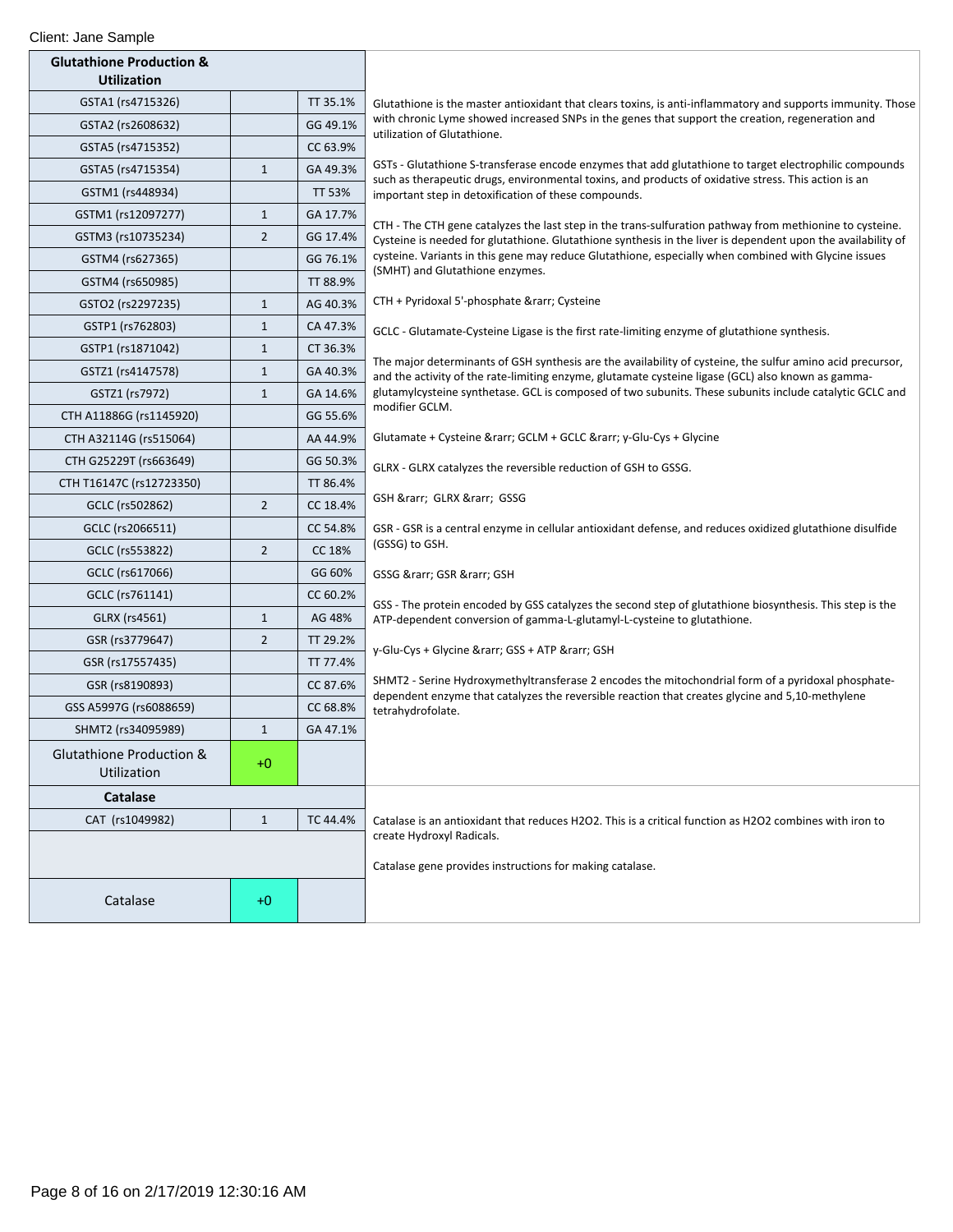| Nrf2 and Keap1      |                |          |                                                                                                                                                                                                                                                                                                     |
|---------------------|----------------|----------|-----------------------------------------------------------------------------------------------------------------------------------------------------------------------------------------------------------------------------------------------------------------------------------------------------|
| NFE2L2 (rs10183914) | $\overline{2}$ | TT 11.9% | The NFE2L2 gene has major involvement in the defense against oxidative stress. The NFE2L2 gene encodes                                                                                                                                                                                              |
| NFE2L2 (rs1806649)  | $\mathbf{1}$   | CT 36%   | Nrf2. Nrf2 regulates and activates the intracellular antioxidant response element signaling pathway (ARE).<br>The antioxidant response element signaling pathway controls the expression of genes whose protein                                                                                     |
| KEAP1 (rs8113472)   | $\mathbf{1}$   | CA 15.7% | products are involved in detoxication, inflammation, injury, elimination of reactive oxygen species,                                                                                                                                                                                                |
|                     |                |          | electrophilic agents, and enhanced cellular antioxidant capacity.<br>Under normal conditions, Nrf2 is repressed by a negative regulator KEAP1. When cells are exposed to<br>oxidative stress, or electrophiles, Nrf2 escapes KEAP1 and activates the ARE to maintain cellular redox<br>homeostasis. |
|                     |                |          | Variants in the KEAP1 gene may impede the release of Nrf2.                                                                                                                                                                                                                                          |
| Nrf2 and Keap1      | $-2$           |          |                                                                                                                                                                                                                                                                                                     |
| <b>MTOR</b>         |                |          |                                                                                                                                                                                                                                                                                                     |
| MTOR (rs1770345)    | $\overline{2}$ | AA 29.4% | The mammalian target of rapamycin (mTOR) coordinates cell growth with the growth factor and nutrient                                                                                                                                                                                                |
| MTOR (rs11121691)   | $\mathbf{1}$   | CT 35.4% | and energy status of the cell. Consequently, it increases energy production, but creates junk products that<br>need to be cleared. Autophagy contributes to clearing the cells of all irreversibly oxidized biomolecules                                                                            |
|                     |                |          | (proteins, DNA and lipids). However, autophagy is most active when mTOR is decreased. Nrf2 regulates<br>mTOR.                                                                                                                                                                                       |
| <b>MTOR</b>         | $-3$           |          |                                                                                                                                                                                                                                                                                                     |

# Lyme Study Phase IV SNPs

These are the SNPS that were found to be most prevalent for individuals with chronic Lyme in our Phase IV Study, and is not a test for Lyme. Inherited genetic mutations when expressed may reduce enzyme production. This can lead to, nutrient deficiencies, an increased production of free radicals or other toxic substances, or a slow clearing of toxic substances. Any one of these or a combination of may have the potential to allow Lyme to be resistant to traditional treatment by suppressing the immune system or susceptible to creating toxic conditions.

| <b>Gene Name</b>           | <b>Variants</b> | <b>Metrics</b> |                                                                                                                                                                                                                                                              |
|----------------------------|-----------------|----------------|--------------------------------------------------------------------------------------------------------------------------------------------------------------------------------------------------------------------------------------------------------------|
| <b>HFE</b>                 |                 |                |                                                                                                                                                                                                                                                              |
| HFE H63D (rs1799945)       | 1               | CG 23.8%       | Iron deficiency has been shown to inhibit mTOR signaling. The Lyme group showed increased variation                                                                                                                                                          |
| HFE C282Y (rs1800562)      |                 | GG 89.4%       | within several iron-related genes that would increase iron levels.                                                                                                                                                                                           |
|                            |                 |                | The HFE protein interacts with other proteins on the cell surface to detect the amount of iron in the body.<br>The HFE protein regulates the production of another protein called hepcidin, which is considered to be the<br>master iron regulatory hormone. |
| HFE (Lyme Study Phase IV)  | $-1$            |                |                                                                                                                                                                                                                                                              |
| TFR <sub>2</sub>           |                 |                |                                                                                                                                                                                                                                                              |
| TFR2 (rs7385804)           |                 | AA 40.9%       | The protein encoded by TFR2 mediates cellular uptake of transferrin-bound iron, and may be involved in                                                                                                                                                       |
| TFR2 (rs4727457)           |                 | CC 71.3%       | iron metabolism, hepatocyte function and erythrocyte differentiation.                                                                                                                                                                                        |
|                            |                 |                | Variations in this gene have been associated with hereditary hemochromatosis type III.                                                                                                                                                                       |
| TFR2 (Lyme Study Phase IV) | $+1$            |                |                                                                                                                                                                                                                                                              |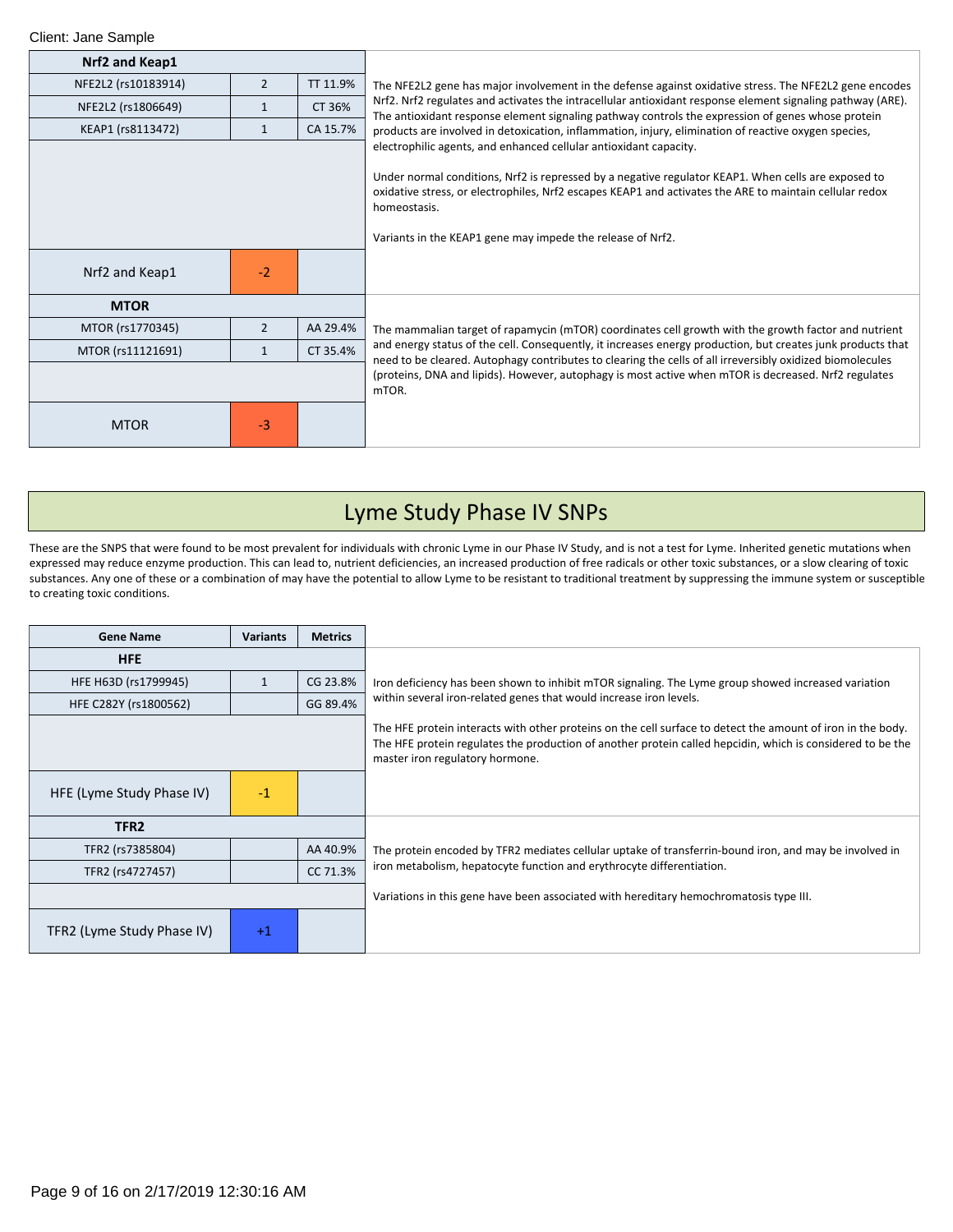| <b>HMOXs</b>                  |                |          |                                                                                                                                                                                                                                                                                                |
|-------------------------------|----------------|----------|------------------------------------------------------------------------------------------------------------------------------------------------------------------------------------------------------------------------------------------------------------------------------------------------|
| HMOX1 (rs2071749)             | $\overline{2}$ | AA 21.6% | Heme oxygenase is an essential enzyme in heme catabolism. Heme oxygenase cleaves heme to form                                                                                                                                                                                                  |
| HMOX2 (rs2160567)             | $\overline{2}$ | TT 45.3% | biliverdin. Biliverdin is then converted to bilrubin by biliverdin reductase, and carbon monoxide. Bilirubin is                                                                                                                                                                                |
|                               |                |          | a compound that breaks down heme in vertebrates. This catabolism is a necessary process in the body's<br>clearance of waste products that are produced from the breakdown of aged red blood cells. Under<br>physiological conditions, the activity of heme oxygenase is highest in the spleen. |
|                               |                |          | Variations in this gene have been associated with Heme oxygenase 1 deficiency and pulmonary disease.                                                                                                                                                                                           |
| HMOX1 (Lyme Study Phase IV)   | $-2$           |          |                                                                                                                                                                                                                                                                                                |
| HMOX2 (Lyme Study Phase IV)   | $-1$           |          |                                                                                                                                                                                                                                                                                                |
| <b>SLC40A1</b>                |                |          |                                                                                                                                                                                                                                                                                                |
| SLC40A1 (rs1123109)           | $\mathbf{1}$   | TC 32.6% | The SLC40A1 gene contains the instructions for making a protein called ferroportin. Ferroprtin is found in                                                                                                                                                                                     |
|                               |                |          | all cells and tissues where iron is regulated and is the only cellular iron exporter.                                                                                                                                                                                                          |
|                               |                |          | Ferroportin transports iron from the small intestine into the bloodstream. Ferroportin also plays a role in<br>the metabolism of iron.                                                                                                                                                         |
|                               |                |          | Different variants of the SLC40A1 gene affect the ferroportin protein in different ways which in turn can<br>alter the export and metabolism of iron.                                                                                                                                          |
| SLC40A1 (Lyme Study Phase IV) | $-1$           |          |                                                                                                                                                                                                                                                                                                |
| SOD1                          |                |          |                                                                                                                                                                                                                                                                                                |
| SOD1 (rs1041740)              | $\mathbf{1}$   | CT 41.4% | Inflammation stimulates mTOR. An increased number of variants were found in the antioxidant production                                                                                                                                                                                         |
|                               |                |          | genes in the Lyme group.                                                                                                                                                                                                                                                                       |
|                               |                |          | SOD1 enzymes deal with the superoxide radical by alternately adding or removing an electron from the<br>superoxide molecules it encounters.                                                                                                                                                    |
|                               |                |          | The SOD-catalyzed dismutation of superoxide reactions with copper are as follows:                                                                                                                                                                                                              |
|                               |                |          | Cu2+-SOD + O2− → Cu+-SOD + O2 (reduction of copper; oxidation of superoxide)                                                                                                                                                                                                                   |
|                               |                |          | Cu+-SOD + O2− + 2H+ → Cu2+-SOD + H2O2 (oxidation of copper; reduction of superoxide)                                                                                                                                                                                                           |
| SOD1 (Lyme Study Phase IV)    | $-1$           |          |                                                                                                                                                                                                                                                                                                |
| <b>GCLC</b>                   |                |          |                                                                                                                                                                                                                                                                                                |
| GCLC (rs2066511)              |                | CC 54.8% | The major determinants of GSH synthesis are the availability of cysteine, the sulfur amino acid precursor,                                                                                                                                                                                     |
| GCLC (rs502862)               | $\overline{2}$ | CC 18.4% | and the activity of the rate-limiting enzyme, glutamate cysteine ligase (GCL) also known as gamma-<br>glutamylcysteine synthetase. GCL is composed of two subunits. One of these subunits includes catalytic                                                                                   |
| GCLC (rs553822)               | $\overline{2}$ | CC 18%   | GCLC.                                                                                                                                                                                                                                                                                          |
| GCLC (rs617066)               |                | GG 60%   |                                                                                                                                                                                                                                                                                                |
| GCLC (rs761141)               |                | CC 60.2% |                                                                                                                                                                                                                                                                                                |
| GCLC (Lyme Study Phase IV)    | $+0$           |          |                                                                                                                                                                                                                                                                                                |
| <b>GLRX</b>                   |                |          |                                                                                                                                                                                                                                                                                                |
| GLRX (rs4561)                 | $\mathbf{1}$   | AG 48%   | GLRX catalyzes the reversible reduction of GSH to GSSG.                                                                                                                                                                                                                                        |
|                               |                |          | GSH → GLRX → GSSG                                                                                                                                                                                                                                                                              |
| GLRX (Lyme Study Phase IV)    | $+0$           |          |                                                                                                                                                                                                                                                                                                |
| <b>GSS</b>                    |                |          |                                                                                                                                                                                                                                                                                                |
| GSS A5997G (rs6088659)        |                | CC 68.8% | The protein encoded by GSS functions as a homodimer to catalyze the second step of glutathione                                                                                                                                                                                                 |
|                               |                |          | biosynthesis. This step is the ATP-dependent conversion of gamma-L-glutamyl-L-cysteine to glutathione.                                                                                                                                                                                         |
| GSS (Lyme Study Phase IV)     | $+1$           |          |                                                                                                                                                                                                                                                                                                |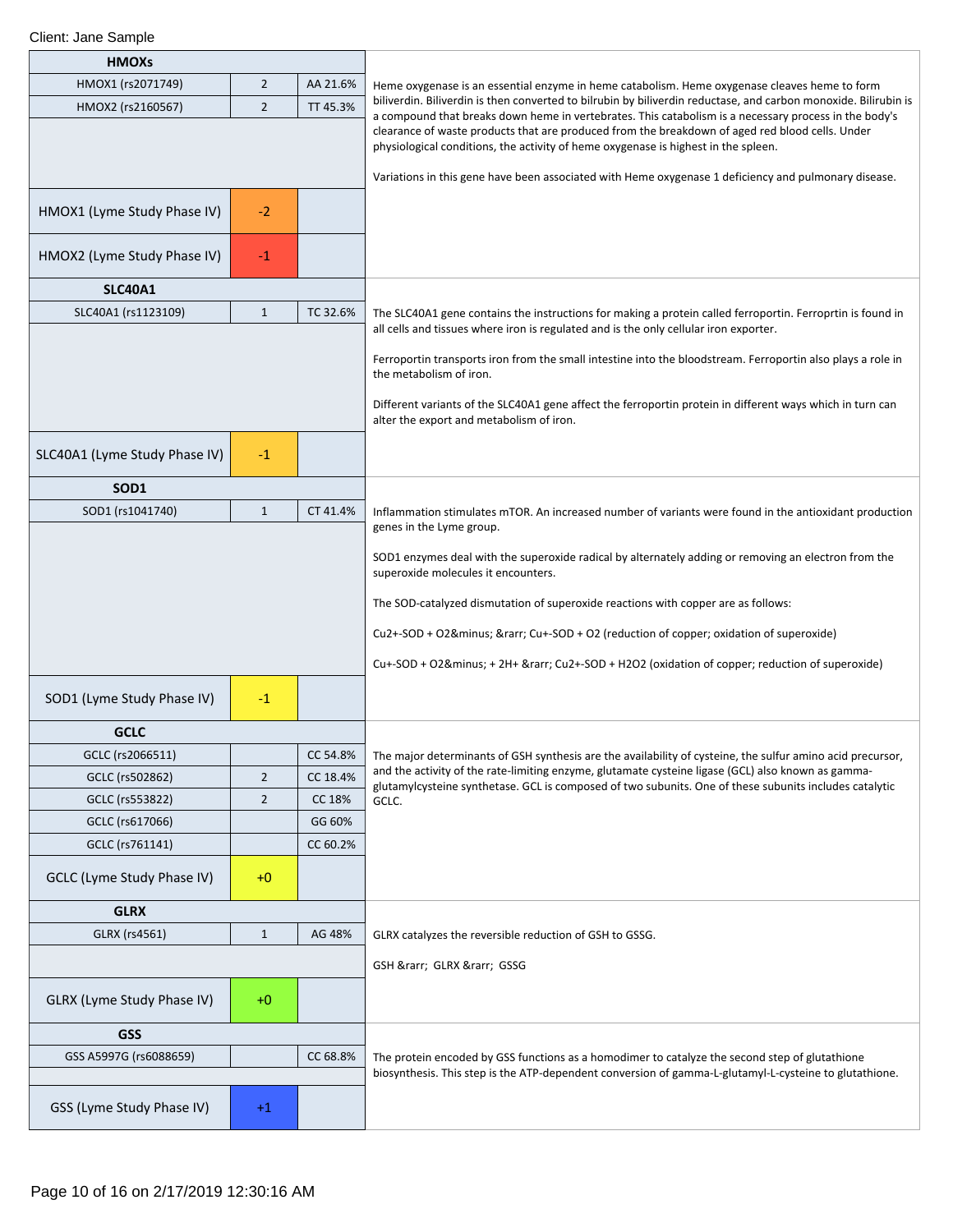| <b>GPXs</b>                   |                |               |                                                                                                                                                             |
|-------------------------------|----------------|---------------|-------------------------------------------------------------------------------------------------------------------------------------------------------------|
| GPX3 (rs8177435)              | $\overline{2}$ | TT 37.6%      | Hydroxyl radicals are formed when hydrogen peroxide combines with copper or iron.                                                                           |
| GPX7 (rs1970951)              |                | CC 69%        | The protein encoded by GPX genes belongs to the glutathione peroxidase family. Glutathione peroxidase                                                       |
| GPX7 (rs1970949)              |                | CC 53.1%      | functions in the detoxification of hydrogen peroxide, and is one of the most important antioxidant enzymes                                                  |
|                               |                |               | in humans.                                                                                                                                                  |
|                               |                |               |                                                                                                                                                             |
|                               |                |               |                                                                                                                                                             |
|                               |                |               |                                                                                                                                                             |
| GPX3 (Lyme Study Phase IV)    | $-2$           |               |                                                                                                                                                             |
|                               |                |               |                                                                                                                                                             |
| GPX7 (Lyme Study Phase IV)    | $+1$           |               |                                                                                                                                                             |
| PRDX1                         |                |               |                                                                                                                                                             |
| PRDX1 (rs2356559)             |                | CC 47.4%      | The PRDX genes encode members of the peroxiredoxin family of antioxidant enzymes, which reduce                                                              |
|                               |                |               | hydrogen peroxides.                                                                                                                                         |
|                               |                |               | Peroxiredoxin can act to produce inflammatory cytokines                                                                                                     |
|                               |                |               | In some types of cancer, studies have found that PRDX1 can act as a tumor suppressor                                                                        |
|                               |                |               | Peroxiredoxin uses thioredoxin (Trx) to recharge after reducing hydrogen peroxide (H2O2) in the following                                                   |
|                               |                |               | reactions:                                                                                                                                                  |
|                               |                |               | Prx(reduced) + H2O2 → Prx(oxidized) + 2H2O                                                                                                                  |
|                               |                |               | Prx(oxidized) + Trx(reduced) & rarr; Prx(reduced) + Trx(oxidized)                                                                                           |
|                               |                |               |                                                                                                                                                             |
| PRDX1 (Lyme Study Phase IV)   | $+1$           |               |                                                                                                                                                             |
| <b>TXNRD1</b>                 |                |               |                                                                                                                                                             |
| TXNRD1 (rs4630362)            |                | CC 81.9%      | The protein encoded by this gene reduces thioredoxins and plays a role in protection against oxidative                                                      |
| TXNRD1 (rs6539137)            |                | <b>TT 82%</b> | stress.                                                                                                                                                     |
| TXNRD1 (Lyme Study Phase IV)  | $+0$           |               |                                                                                                                                                             |
|                               |                |               |                                                                                                                                                             |
| ME1                           |                |               |                                                                                                                                                             |
| ME1 (rs1145917)               | $\mathbf{1}$   | TC 39.2%      | ME1 encodes a cytosolic, NADP-dependent enzyme that generates NADPH for fatty acid biosynthesis.                                                            |
| ME1 (rs1180241)               | $\mathbf{1}$   | GA 24.6%      | Glutamine-derived malate is transported out of the mitochondria, and is converted by ME1 into pyruvate,                                                     |
| ME1 (rs3798890)               | $\mathbf{1}$   | GA 43.4%      | reducing one molecule of NADP+ to NADPH.                                                                                                                    |
| ME1 (rs750385)                | $\mathbf{1}$   | AG 27.5%      |                                                                                                                                                             |
| ME1 (rs767144)                | $\mathbf{1}$   | GT 39%        |                                                                                                                                                             |
| ME1 (rs983087)                | $\mathbf{1}$   | TC 43.1%      |                                                                                                                                                             |
| ME1 (Lyme Study Phase IV)     | $-1$           |               |                                                                                                                                                             |
| <b>SLC7A11</b>                |                |               |                                                                                                                                                             |
| SLC7A11 (rs6537244)           | $\overline{2}$ | GG 24.5%      | Glutamine stimulates mTOR. More variants were found in the Lyme group impacting glutamine.                                                                  |
| SLC7A11 (rs11734488)          | $\overline{2}$ | CC 24.5%      |                                                                                                                                                             |
| SLC7A11 (rs6854381)           | $\overline{2}$ | AA 24.1%      | This gene encodes a member of a heteromeric, sodium-independent, anionic amino acid transport system<br>that is highly specific for cysteine and glutamate. |
| SLC7A11 (rs4863771)           |                | GG 33.5%      |                                                                                                                                                             |
| SLC7A11 (rs7674870)           |                | AA 33%        | Glutamine derived glutamate can also be exchanged through the SLC7A11 and SLC3A2 antiporter for<br>cystine.                                                 |
| SLC7A11 (rs4131888)           |                | CC 63.3%      |                                                                                                                                                             |
| SLC7A11 (Lyme Study Phase IV) | $+0$           |               |                                                                                                                                                             |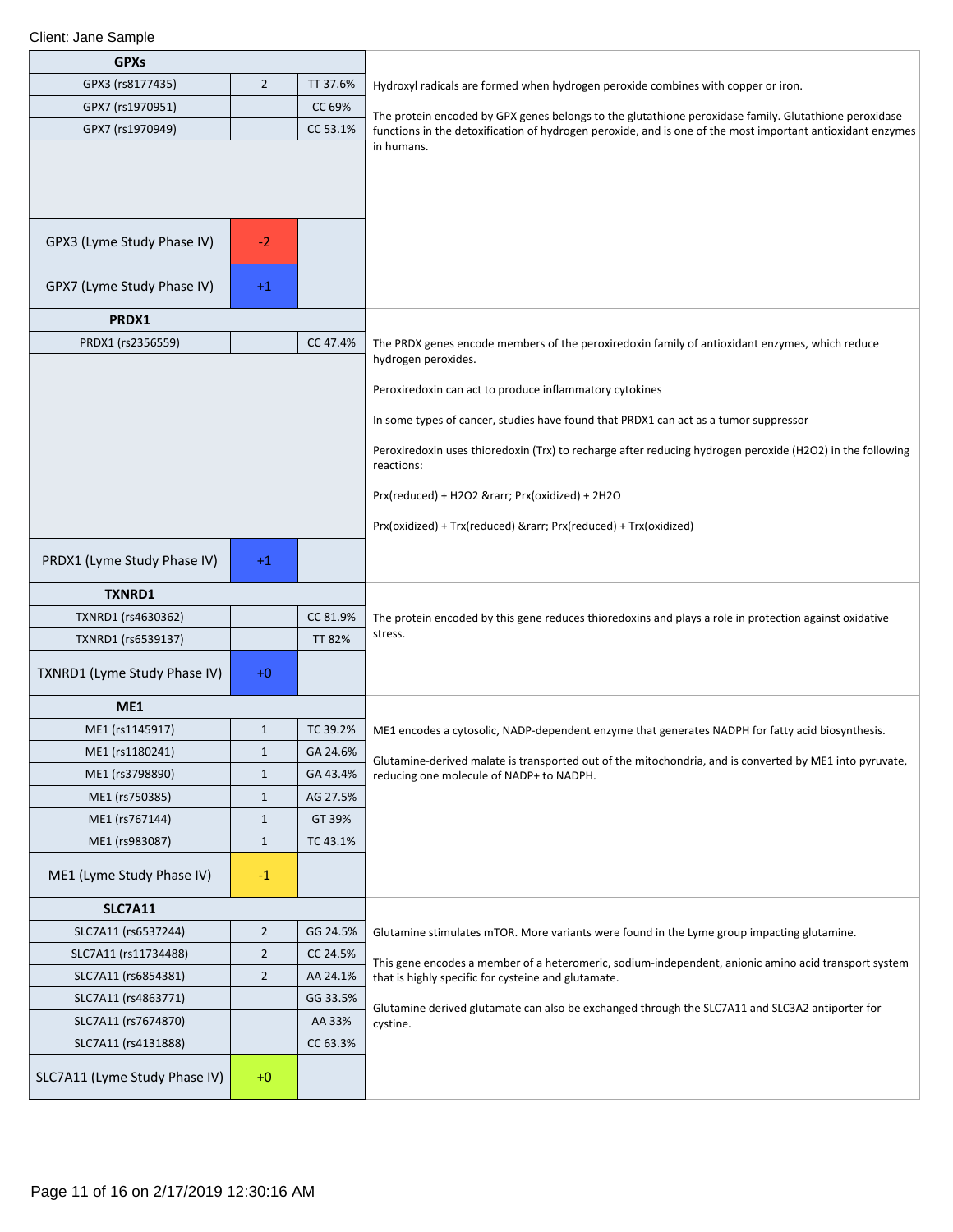| SLC1A1                       |                |          |                                                                                                                                                                                                              |  |
|------------------------------|----------------|----------|--------------------------------------------------------------------------------------------------------------------------------------------------------------------------------------------------------------|--|
| SLC1A1 (rs10491732)          | $\overline{2}$ | AA 11.9% | SLC1A1 encodes a member of the high-affinity glutamate transporters that play an essential role in                                                                                                           |  |
| SLC1A1 (rs10758631)          | $1\,$          | CA 49%   | transporting glutamate across plasma membranes. In the brain, these transporters are crucial in<br>terminating the postsynaptic action of the neurotransmitter glutamate, and in maintaining extracellular   |  |
| SLC1A1 (rs10974591)          |                | GG 84.1% | glutamate concentrations below neurotoxic levels.                                                                                                                                                            |  |
| SLC1A1 (rs2228622)           | $\mathbf{1}$   | GA 47.6% | This transporter also transports aspartate.                                                                                                                                                                  |  |
| SLC1A1 (rs7022772)           | $1\,$          | CA 39.6% |                                                                                                                                                                                                              |  |
| SLC1A1 (rs10974584)          |                | TT 44.7% |                                                                                                                                                                                                              |  |
| SLC1A1 (rs10974587)          | $1\,$          | TC 39%   |                                                                                                                                                                                                              |  |
| SLC1A1 (rs11791930)          | $\mathbf{1}$   | GC 47.7% |                                                                                                                                                                                                              |  |
| SLC1A1 (rs4742004)           | $\mathbf{1}$   | TC 44.3% |                                                                                                                                                                                                              |  |
| SLC1A1 (rs6476875)           | $1\,$          | TC 44.9% |                                                                                                                                                                                                              |  |
| SLC1A1 (rs7858877)           | $\mathbf{1}$   | TC 47.9% |                                                                                                                                                                                                              |  |
| SLC1A1 (rs10815004)          | $\mathbf{1}$   | AG 48.7% |                                                                                                                                                                                                              |  |
| SLC1A1 (rs10815018)          | $\mathbf{1}$   | AG 43.7% |                                                                                                                                                                                                              |  |
| SLC1A1 (rs16921385)          | $\overline{2}$ | GG 11.9% |                                                                                                                                                                                                              |  |
| SLC1A1 (rs7021569)           | $1\,$          | CG 43.1% |                                                                                                                                                                                                              |  |
| SLC1A1 (rs7022369)           | $\mathbf{1}$   | CG 49%   |                                                                                                                                                                                                              |  |
| SLC1A1 (rs10974619)          | $1\,$          | CT 44.5% |                                                                                                                                                                                                              |  |
| SLC1A1 (Lyme Study Phase IV) | $-2$           |          |                                                                                                                                                                                                              |  |
| GAD1                         |                |          |                                                                                                                                                                                                              |  |
| GAD1 (rs12185692)            | $\overline{2}$ | AA 16.8% | The GAD enzyme converts glutamate to GABA. When someone has high glutamate and a lot of variants in                                                                                                          |  |
| GAD1 (rs3791850)             |                | GG 58%   | GAD, it creates conditions that may have high glutamate and low GABA that could increase stress and<br>conditions related to high glutamate. It has been observed, that Homozygous variants in GAD have more |  |
| GAD1 (rs3791878)             |                | GG 49.5% | impact that many Heterozygous. SER-GAB Assist and GABA Assist may be helpful if there is low GABA.                                                                                                           |  |
| GAD1 (rs3828275)             | $\overline{2}$ | TT 18.7% |                                                                                                                                                                                                              |  |
| GAD1 (Lyme Study Phase IV)   | $-2$           |          |                                                                                                                                                                                                              |  |
| <b>GOTs</b>                  |                |          |                                                                                                                                                                                                              |  |
| GOT1 (rs11190083)            |                | AA 84.3% | Glutamic-oxaloacetic transaminase is a pyridoxal phosphate-dependent enzyme which exists in cytoplasmic                                                                                                      |  |
| GOT1 (rs3793935)             | $\overline{2}$ | TT 69.5% | and inner-membrane mitochondrial forms, GOT1 and GOT2, respectively. GOT plays a role in the<br>conversion of glutamate to alpha-ketoglutarate.                                                              |  |
| GOT1 (rs9971274)             |                | GG 84.4% |                                                                                                                                                                                                              |  |
| GOT1 (rs9971275)             |                | GG 84.4% |                                                                                                                                                                                                              |  |
| GOT2 (rs30838)               | $\mathbf{1}$   | CT 42.3% |                                                                                                                                                                                                              |  |
| GOT2 (rs30842)               | $\mathbf{1}$   | CA 42.2% |                                                                                                                                                                                                              |  |
| GOT1 (Lyme Study Phase IV)   | +0             |          |                                                                                                                                                                                                              |  |
| GOT2 (Lyme Study Phase IV)   | $-1$           |          |                                                                                                                                                                                                              |  |
| <b>DAO</b>                   |                |          |                                                                                                                                                                                                              |  |
| DAOA (rs2391191)             | $\overline{2}$ | AA 14.9% | The name of this gene is D-amino-acid oxidase and DAO is the gene's official symbol. Health conditions                                                                                                       |  |
| DAO (rs3741775)              | $\overline{2}$ | CC 19.1% | observed with this variant are: Schizophrenia, Bipolar Disorder, Primary Hyperoxaluria, ALS (Type 18),<br>Autism and Crohn's Disease.                                                                        |  |
|                              |                |          | Studies have found that the A allele in rs2391191 is a possible genetic feature of certain health conditions<br>such as Schizophrenia, and Bipolar Disorder.                                                 |  |
| DAO (Lyme Study Phase IV)    | $-3$           |          |                                                                                                                                                                                                              |  |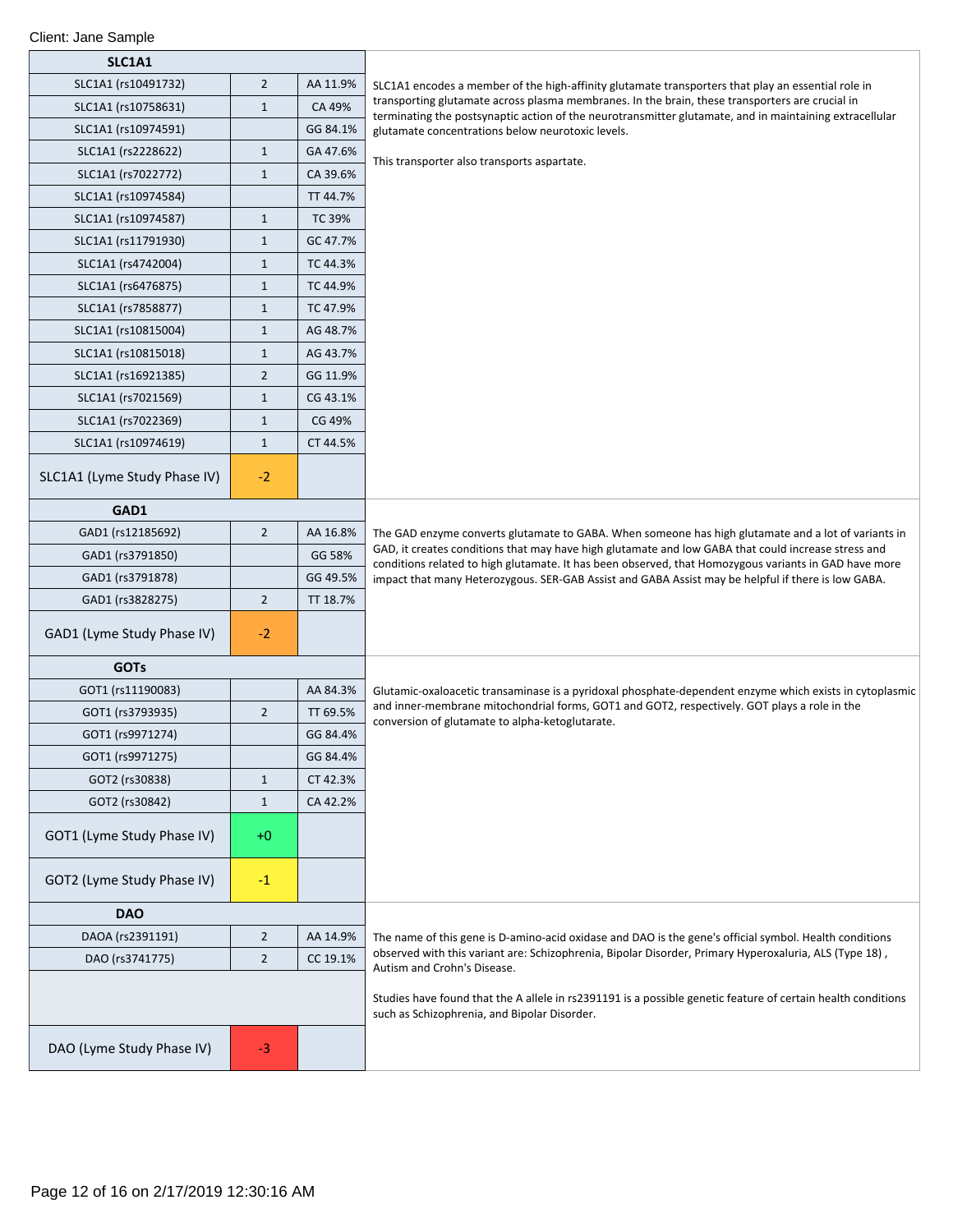| NFE2L2                       |                |               |                                                                                                                                                                                                                                                                                                                                                                                                                                                                                                                                                                                                                                                                                                                                                       |
|------------------------------|----------------|---------------|-------------------------------------------------------------------------------------------------------------------------------------------------------------------------------------------------------------------------------------------------------------------------------------------------------------------------------------------------------------------------------------------------------------------------------------------------------------------------------------------------------------------------------------------------------------------------------------------------------------------------------------------------------------------------------------------------------------------------------------------------------|
| NFE2L2 (rs10183914)          | $\overline{2}$ | TT 11.9%      | In addition to supporting iron sequestration, the production, recycling and utilization of glutathione, Nrf2                                                                                                                                                                                                                                                                                                                                                                                                                                                                                                                                                                                                                                          |
| NFE2L2 (rs1806649)           | $\mathbf{1}$   | CT 36%        | also regulates both mTOR and autophagy.                                                                                                                                                                                                                                                                                                                                                                                                                                                                                                                                                                                                                                                                                                               |
|                              |                |               | The NFE2L2 gene has major involvement in the defense against oxidative stress. The NFE2L2 gene encodes<br>Nrf2. Nrf2 regulates and activates the intracellular antioxidant response element signaling pathway (ARE).<br>The antioxidant response element signaling pathway controls the expression of genes whose protein<br>products are involved in detoxication, inflammation, injury, elimination of reactive oxygen species,<br>electrophilic agents, and enhanced cellular antioxidant capacity.<br>In addition to this critical function, Nrf2 also regulates iron sequestration, NADPH production, the enzymes<br>that reduce Hydrogen Peroxide, and has influence of the critical process of Autophagy (the cleaning of<br>cellular debris). |
| NFE2L2 (Lyme Study Phase IV) | $-2$           |               |                                                                                                                                                                                                                                                                                                                                                                                                                                                                                                                                                                                                                                                                                                                                                       |
| FOXO1                        |                |               |                                                                                                                                                                                                                                                                                                                                                                                                                                                                                                                                                                                                                                                                                                                                                       |
| FOXO1 (rs7981045)            |                | AA 57.4%      | The FOXO genes are involved with the mTOR/Autophagy balance. The FOXO genes control the expression                                                                                                                                                                                                                                                                                                                                                                                                                                                                                                                                                                                                                                                    |
| FOXO1 (rs10507486)           |                | GG 64.4%      | of genes involved in stress resistance, metabolism, cell-cycle arrest and apoptosis.                                                                                                                                                                                                                                                                                                                                                                                                                                                                                                                                                                                                                                                                  |
| FOXO1 (rs2951787)            | $\overline{2}$ | AA 15.5%      | Inhibition of AKT following mTORC2 depletion reduces the phosphorylation of, and therefore activates, the                                                                                                                                                                                                                                                                                                                                                                                                                                                                                                                                                                                                                                             |
| FOXO1 (rs4943794)            |                | GG 64.4%      | forkhead box protein O1 (FoxO1) and FoxO3a transcription factors, which control the expression of genes<br>involved in stress resistance, metabolism, cell-cycle arrest and apoptosis.                                                                                                                                                                                                                                                                                                                                                                                                                                                                                                                                                                |
| FOXO1 (rs7323267)            |                | TT 65.5%      |                                                                                                                                                                                                                                                                                                                                                                                                                                                                                                                                                                                                                                                                                                                                                       |
| FOXO1 (Lyme Study Phase IV)  | $+0$           |               |                                                                                                                                                                                                                                                                                                                                                                                                                                                                                                                                                                                                                                                                                                                                                       |
| FOXO3                        |                |               |                                                                                                                                                                                                                                                                                                                                                                                                                                                                                                                                                                                                                                                                                                                                                       |
| FOXO3 (rs1935949)            | 2              | GG 48.5%      | Inhibition of AKT following mTORC2 depletion reduces the phosphorylation of, and therefore activates, the                                                                                                                                                                                                                                                                                                                                                                                                                                                                                                                                                                                                                                             |
| FOXO3 (rs2802288)            | $\overline{2}$ | GG 36.8%      | forkhead box protein O1 (FoxO1) and FoxO3a transcription factors, which control the expression of genes<br>involved in stress resistance, metabolism, cell-cycle arrest and apoptosis.                                                                                                                                                                                                                                                                                                                                                                                                                                                                                                                                                                |
| FOXO3 (rs3800231)            | $\overline{2}$ | GG 48.7%      |                                                                                                                                                                                                                                                                                                                                                                                                                                                                                                                                                                                                                                                                                                                                                       |
| FOXO3 (rs2764264)            | $\overline{2}$ | <b>TT 46%</b> |                                                                                                                                                                                                                                                                                                                                                                                                                                                                                                                                                                                                                                                                                                                                                       |
| FOXO3 (rs2153960)            | $\overline{2}$ | AA 47.3%      |                                                                                                                                                                                                                                                                                                                                                                                                                                                                                                                                                                                                                                                                                                                                                       |
| FOXO3 (rs2802290)            | 2              | AA 36.7%      |                                                                                                                                                                                                                                                                                                                                                                                                                                                                                                                                                                                                                                                                                                                                                       |
| FOXO3 (rs2802292)            | $\overline{2}$ | TT 36.9%      |                                                                                                                                                                                                                                                                                                                                                                                                                                                                                                                                                                                                                                                                                                                                                       |
| FOXO3 (rs3800229)            | $\overline{2}$ | TT 48.5%      |                                                                                                                                                                                                                                                                                                                                                                                                                                                                                                                                                                                                                                                                                                                                                       |
| FOXO3 (rs13220810)           | $\mathbf{1}$   | TC 36.4%      |                                                                                                                                                                                                                                                                                                                                                                                                                                                                                                                                                                                                                                                                                                                                                       |
| FOXO3 (Lyme Study Phase IV)  | $-2$           |               |                                                                                                                                                                                                                                                                                                                                                                                                                                                                                                                                                                                                                                                                                                                                                       |
| ULK1                         |                |               |                                                                                                                                                                                                                                                                                                                                                                                                                                                                                                                                                                                                                                                                                                                                                       |
| ULK1 (rs3088051)             |                | TT 51.8%      | The ULK1, ULK2 and ATG13 genes are involved with supporting autophagy.                                                                                                                                                                                                                                                                                                                                                                                                                                                                                                                                                                                                                                                                                |
|                              |                |               | ULK1 is an important protein in autophagy. ULK1 is an essential component for amino acid starvation-<br>induced autophagy in HEK293 cells.                                                                                                                                                                                                                                                                                                                                                                                                                                                                                                                                                                                                            |
| ULK1 (Lyme Study Phase IV)   | $+1$           |               |                                                                                                                                                                                                                                                                                                                                                                                                                                                                                                                                                                                                                                                                                                                                                       |
| ULK <sub>2</sub>             |                |               |                                                                                                                                                                                                                                                                                                                                                                                                                                                                                                                                                                                                                                                                                                                                                       |
| ULK2 (rs281357)              |                | CC 45.4%      | ULK2 acts upstream of phosphatidylinositol 3-kinase PIK3C3 to regulate the formation of autophagophores,                                                                                                                                                                                                                                                                                                                                                                                                                                                                                                                                                                                                                                              |
| ULK2 (rs17794370)            | 2              | AA 7.3%       | the precursors of autophagosomes.                                                                                                                                                                                                                                                                                                                                                                                                                                                                                                                                                                                                                                                                                                                     |
| ULK2 (rs157386)              |                | GG 73.3%      |                                                                                                                                                                                                                                                                                                                                                                                                                                                                                                                                                                                                                                                                                                                                                       |
| ULK2 (Lyme Study Phase IV)   | $+0$           |               |                                                                                                                                                                                                                                                                                                                                                                                                                                                                                                                                                                                                                                                                                                                                                       |
| <b>ATG13</b>                 |                |               |                                                                                                                                                                                                                                                                                                                                                                                                                                                                                                                                                                                                                                                                                                                                                       |
| ATG13 (rs4606447)            | $\mathbf{1}$   | AG 38.7%      | The protein encoded by this gene is an autophagy factor and a target of the mTOR kinase signaling                                                                                                                                                                                                                                                                                                                                                                                                                                                                                                                                                                                                                                                     |
| ATG13 (rs4752926)            |                | CC 16.6%      | pathway. The encoded protein is essential for autophagosome formation and mitophagy.                                                                                                                                                                                                                                                                                                                                                                                                                                                                                                                                                                                                                                                                  |
| ATG13 (Lyme Study Phase IV)  | $+2$           |               |                                                                                                                                                                                                                                                                                                                                                                                                                                                                                                                                                                                                                                                                                                                                                       |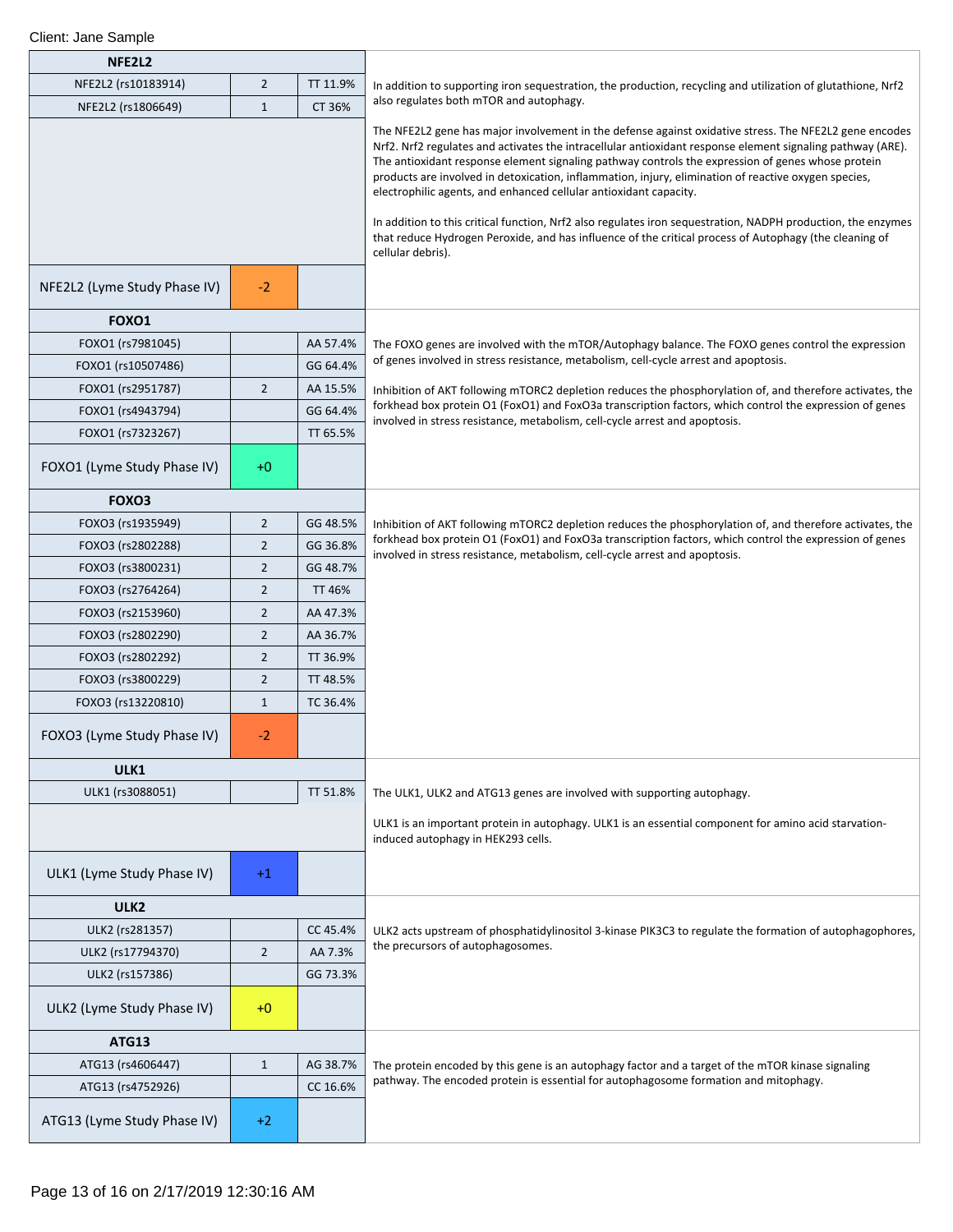| <b>AMPK</b>                  |      |          |                                                                                                                                                                                                                                                                                                                 |
|------------------------------|------|----------|-----------------------------------------------------------------------------------------------------------------------------------------------------------------------------------------------------------------------------------------------------------------------------------------------------------------|
| PRKAA1 (rs12188129)          |      | GG 72.3% | AMPK also stimulates autophagy.                                                                                                                                                                                                                                                                                 |
| PRKAA2 (rs11206890)          |      | TC 49.8% | The energy status of the cell is signaled to mTORC1 through AMP-activated protein kinase (AMPK), a                                                                                                                                                                                                              |
| PRKAA2 (rs1124900)           |      | TG 48.4% | master sensor of intracellular energy status.                                                                                                                                                                                                                                                                   |
|                              |      |          | In response to energy depletion (low ATP:ADP ratio), AMPK is activated and phosphorylates TSC2, which<br>increases the GAP activity of TSC2 towards Rheb and reduces mTORC1 activation.<br>Additionally, AMPK can reduce mTORC1 activity in response to energy depletion by directly<br>phosphorylating Raptor. |
| PRKAA1 (Lyme Study Phase IV) | $+1$ |          |                                                                                                                                                                                                                                                                                                                 |
| PRKAA2 (Lyme Study Phase IV) | $+0$ |          |                                                                                                                                                                                                                                                                                                                 |

# Lyme Study Phase V SNPs

These are the SNPS that were found to be most prevalent for individuals with chronic Lyme in our Phase V Study, and is not a test for Lyme. Inherited genetic mutations when expressed may reduce enzyme production. This can lead to, nutrient deficiencies, an increased production of free radicals or other toxic substances, or a slow clearing of toxic substances. Any one of these or a combination of may have the potential to allow Lyme to be resistant to traditional treatment by suppressing the immune system or susceptible to creating toxic conditions.

| <b>Gene Name</b>          | <b>Variants</b> | <b>Metrics</b> |                                                                                                                                           |
|---------------------------|-----------------|----------------|-------------------------------------------------------------------------------------------------------------------------------------------|
| <b>ACAT</b>               |                 |                |                                                                                                                                           |
| ACAT-2 (rs3798211)        | $\mathbf{1}$    | AC 48.5%       | The balance between protein acetylation and deacetylation plays a critical role in the regulation of gene                                 |
| ACAT-2 (rs3465)           |                 | GG 38.5%       | expression and signal pathways and affects a large range of cellular processes with many related to<br>detoxification of toxins.          |
| ACAT-2 (rs9347340)        | $\mathbf{1}$    | TC 38.3%       |                                                                                                                                           |
| ACAT-2 (rs25683)          | $\mathbf{1}$    | AG 48.8%       | For proper acetylation, there needs to be an adequate supply of Acetyl-CoA The ACAT enzymes are the final<br>step of Acetyl-CoA creation. |
|                           |                 |                |                                                                                                                                           |
| ACAT (Lyme Study Phase V) | $+1$            |                |                                                                                                                                           |
| <b>NAT</b>                |                 |                |                                                                                                                                           |
| NAT1 (rs4921581)          | $\mathbf{1}$    | AG 43.3%       | The NAT enzymes are responsible for carrying out acetylation.                                                                             |
| NAT1 (rs13253389)         | $\mathbf{1}$    | AG 44.7%       |                                                                                                                                           |
| NAT2 (rs11780272)         | $\mathbf{1}$    | TC 47.6%       |                                                                                                                                           |
| NAT2 (rs1390358)          | $\mathbf{1}$    | TC 46.7%       |                                                                                                                                           |
| NAT2 (rs2087852)          |                 | AA 51.4%       |                                                                                                                                           |
| NAT2 C481T (rs1799929)    | $\mathbf{1}$    | CT 47.5%       |                                                                                                                                           |
| NAT2 R197Q (rs1799930)    |                 | GG 50.1%       |                                                                                                                                           |
| NAT (Lyme Study Phase V)  | $+0$            |                |                                                                                                                                           |
| <b>PANK</b>               |                 |                |                                                                                                                                           |
| PANK1 (rs997456)          | $\mathbf{1}$    | GA 34.1%       | The PANK genes are responsible for coding the enzyme that creates the pantethine that plays a critical role                               |
| PANK1 (rs7921294)         | $\mathbf{1}$    | GT 48.3%       | in Acetyl-CoA creation.                                                                                                                   |
| PANK1 (rs7091402)         | $\mathbf{1}$    | TC 48.3%       |                                                                                                                                           |
| PANK1 (rs10881606)        | $\mathbf{1}$    | <b>TC 44%</b>  |                                                                                                                                           |
| PANK1 (rs10509577)        |                 | AA 87.9%       |                                                                                                                                           |
| PANK4 (rs7535528)         | $\mathbf{1}$    | GA 45.3%       |                                                                                                                                           |
| PANK (Lyme Study Phase V) | $+0$            |                |                                                                                                                                           |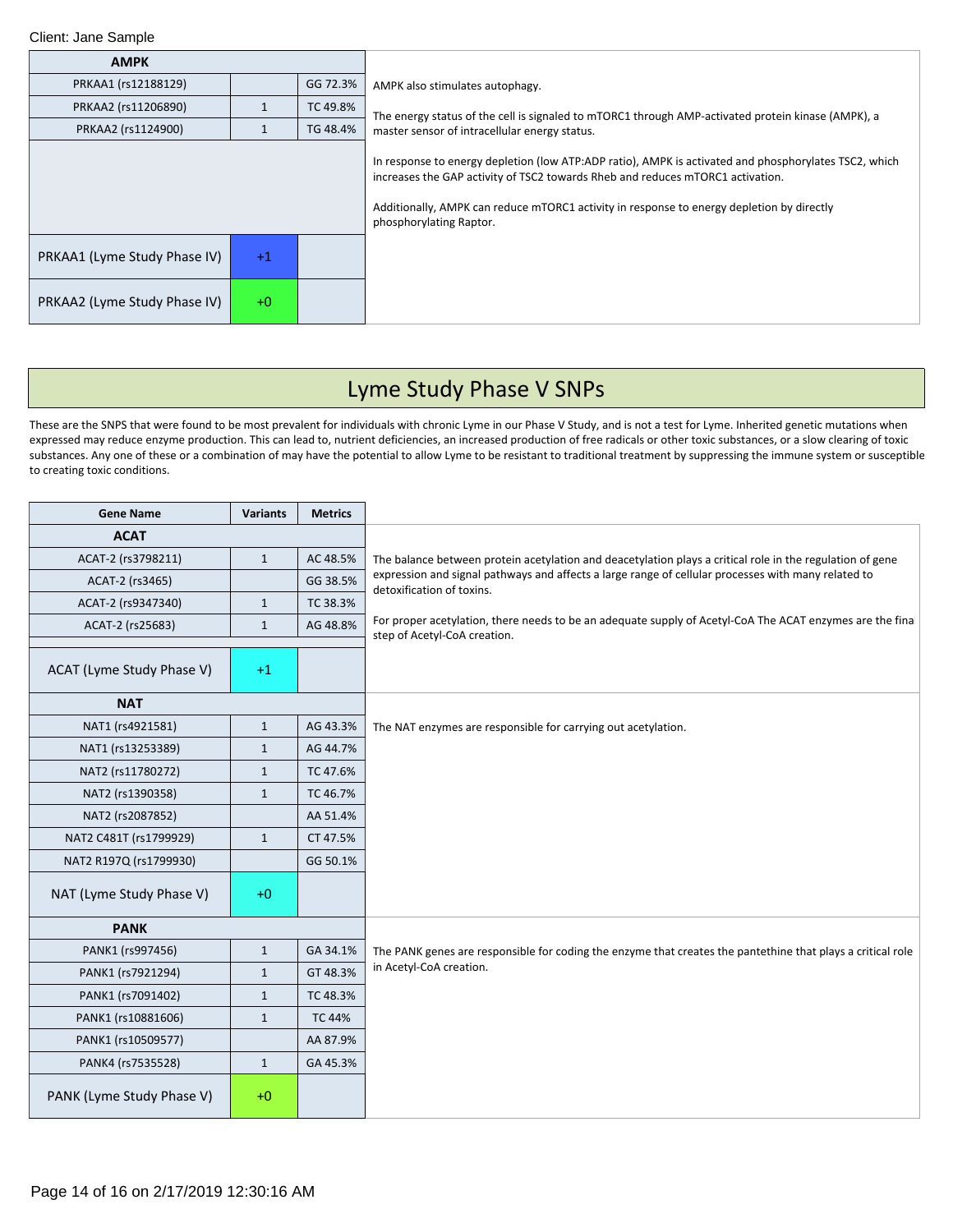## Lyme Study Phase VI SNPs

These are the SNPS that were found to be most prevalent for individuals with chronic Lyme in our Phase VI Study, and is not a test for Lyme. Inherited genetic mutations when expressed may reduce enzyme production. This can lead to, nutrient deficiencies, an increased production of free radicals or other toxic substances, or a slow clearing of toxic substances. Any one of these or a combination of may have the potential to allow Lyme to be resistant to traditional treatment by suppressing the immune system or susceptible to creating toxic conditions.

| <b>Gene Name</b>            | <b>Variants</b> | <b>Metrics</b> |                                                                                                                                                                                                                                                                                                                                                         |
|-----------------------------|-----------------|----------------|---------------------------------------------------------------------------------------------------------------------------------------------------------------------------------------------------------------------------------------------------------------------------------------------------------------------------------------------------------|
| <b>ALAD</b>                 |                 |                |                                                                                                                                                                                                                                                                                                                                                         |
| ALAD (rs818708)             | $\mathbf{1}$    | AG 49.9%       | The ALAD gene provides instructions for making an enzyme known as delta-aminolevulinatedehydratase,                                                                                                                                                                                                                                                     |
|                             |                 |                | which is responsible for the second step in the heme production process, to form a compound called<br>porphobilinogen.                                                                                                                                                                                                                                  |
|                             |                 |                |                                                                                                                                                                                                                                                                                                                                                         |
| ALAD (Lyme Study Phase VI)  | $+0$            |                |                                                                                                                                                                                                                                                                                                                                                         |
| <b>CPOX</b>                 |                 |                |                                                                                                                                                                                                                                                                                                                                                         |
|                             |                 |                | The CPOX gene provides instructions for making an enzyme known as coproporphyrinogen oxidase which is<br>responsible for the sixth step in the heme production process, the removal of carbon and oxygen atoms<br>from coproporphyrinogen III to form protoporphyrinogen IX.                                                                            |
| CPOX (Lyme Study Phase VI)  | # $N/A$         |                |                                                                                                                                                                                                                                                                                                                                                         |
| <b>FECH</b>                 |                 |                |                                                                                                                                                                                                                                                                                                                                                         |
|                             |                 |                | The FECH gene provides instructions for making an enzyme known as ferrochelatase. Ferrochelataseis<br>responsible for the eighth and final step in this process, in which an iron atom is inserted into the center of<br>protoporphyrin IX to form heme.                                                                                                |
| FECH (Lyme Study Phase VI)  | # $N/A$         |                |                                                                                                                                                                                                                                                                                                                                                         |
| <b>HMOX</b>                 |                 |                |                                                                                                                                                                                                                                                                                                                                                         |
| HMOX1 (rs2071749)           | $\overline{2}$  | AA 21.6%       | Heme oxygenase is an essential enzyme in heme catabolism. Heme oxygenase cleaves heme to form                                                                                                                                                                                                                                                           |
| HMOX2 (rs2160567)           | $\overline{2}$  | TT 45.3%       | biliverdin. Biliverdin is then converted to bilrubinby biliverdin reductase, and carbon monoxide. Bilirubin is<br>a compound that breaks down heme in vertebrates. This catabolism is a necessary process in the body's                                                                                                                                 |
|                             |                 |                | clearance of waste products that are produced from the breakdown of aged red blood cells.                                                                                                                                                                                                                                                               |
| HMOX (Lyme Study Phase VI)  | $-2$            |                |                                                                                                                                                                                                                                                                                                                                                         |
| <b>KIT</b>                  |                 |                |                                                                                                                                                                                                                                                                                                                                                         |
|                             |                 |                | The KITgene provides instructions for making the KIT protein. The KIT protein can be found in the cell<br>membrane of certain cells where stem cell factors bind to it. This binding activates the KIT protein, which<br>will then activate other proteins inside the cell by adding a cluster of oxygen and phosphorus atoms at<br>specific positions. |
|                             |                 |                | The signaling pathways stimulated by the KIT protein control many important cellular processes such as cell<br>growth, proliferation, survival, and migration. KIT protein signaling is important for the development of<br>mast cells.                                                                                                                 |
| KIT (Lyme Study Phase VI)   | H N/A           |                |                                                                                                                                                                                                                                                                                                                                                         |
| <b>RAD50</b>                |                 |                |                                                                                                                                                                                                                                                                                                                                                         |
|                             |                 |                | The protein encoded by the RAD50 binds to DNA and has numerous enzymatic activities that are required<br>for nonhomologous joining of DNA ends. This protein, cooperating with its partners, is important for DNA<br>double-strand break repair, cell cycle checkpoint activation and telomere maintenance.                                             |
| RAD50 (Lyme Study Phase VI) | #N/A            |                |                                                                                                                                                                                                                                                                                                                                                         |